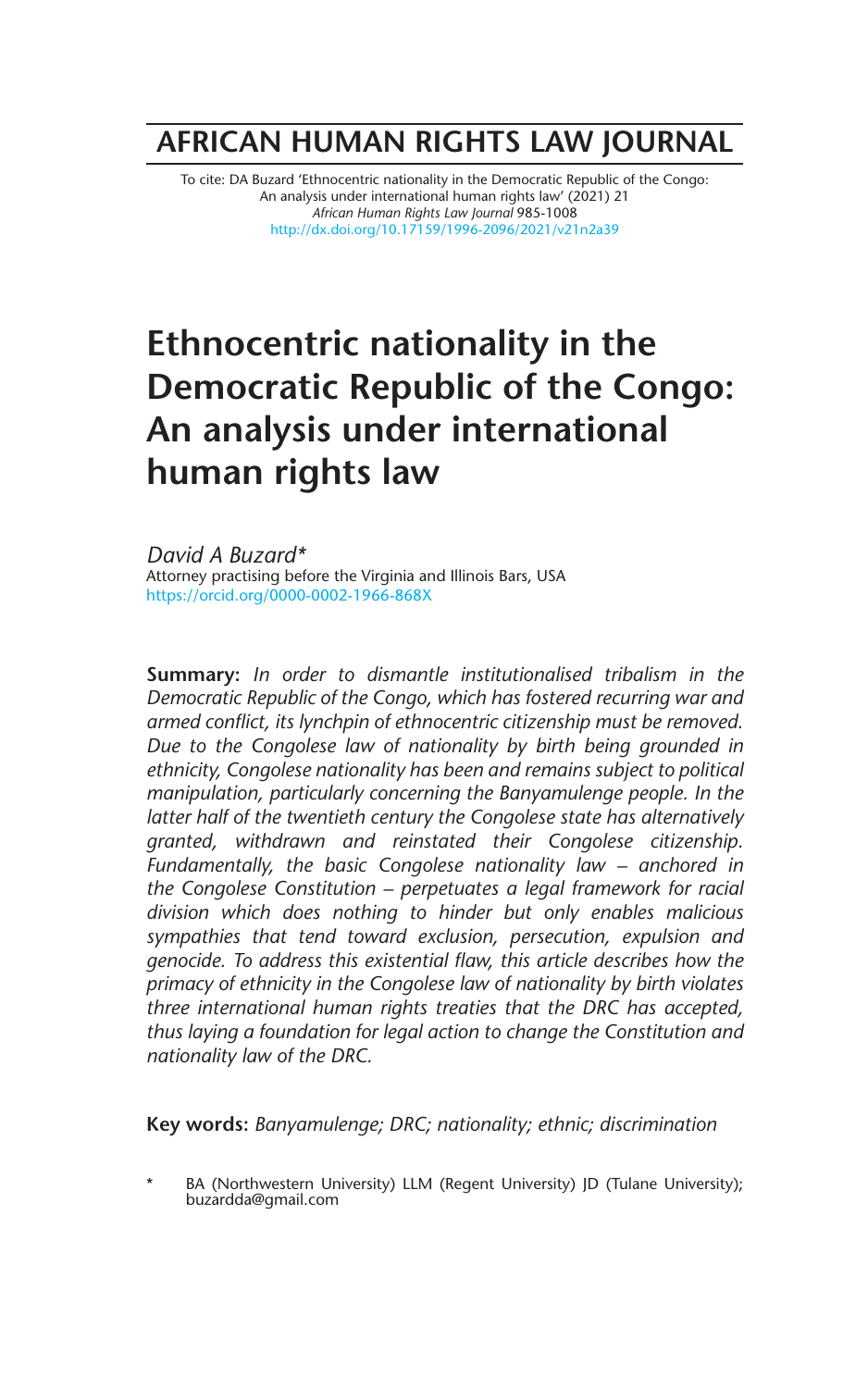## **1 Introduction**

Only two decades ago, nearly four million human beings perished during seven official years of war, from 1996 to 2003, in the Democratic Republic of the Congo (DRC), formerly known as Zaïre.<sup>1</sup> This was primed two years earlier by the slaughter of over 800 000 human beings in the space of less than four months, during the Tutsi genocide in neighbouring Rwanda.2 Lower levels of armed conflict and violence continue some 20 years later.<sup>3</sup> Dubbed 'Africa's World War'4 for having engaged ten African nation states besides the Congo,<sup>5</sup> the accounts of its particular causes and participants' motives vary.<sup>6</sup> However, one thing is certain: A perennial dispute over the nationality of a minority ethnic group known as the Banyamulenge plays a central role in the conflict.<sup>7</sup> The Banyamulenge are concentrated in DRC's South Kivu province, in an unincorporated zone named Minembwe located up on the high plains of Itombwe. They are pastoral cattle herders, of Tutsi ethnicity, whose ancestors migrated from present-day Rwanda and Burundi into the DRC many generations ago. For this reason, they are considered non-indigenous to the Congo.<sup>8</sup>

The DRC Constitution prescribes acquisition of Congolese nationality in one of two ways: either 'by origin' (birthright), or 'individually acquired' (naturalisation).<sup>9</sup> Defining the parameters of naturalisation is deferred to the legislature.<sup>10</sup> The Constitution, however, defines acquisition of nationality at birth – but not as

<sup>1</sup> There are several widely-divergent estimates of the total death toll during the Congo wars, ranging from 200 000 to 3,8 million. T Turner *The Congo wars: Conflict, myth and reality* (2007) 1-3.

<sup>2</sup> See generally G Prunier *Africa's world war: Congo, the Rwandan genocide, and the making of a continental catastrophe* (2009); Turner (n 1).

<sup>3</sup> See generally K Berwouts *Congo's violent peace: Conflict and struggle since the Great African War* (2017); S Autesserre *The trouble with the Congo: Local violence and the failure of international peacekeeping* (2010).

<sup>4</sup> See Prunier (n 2); Turner (n 1).

<sup>5</sup> These states were Rwanda, Uganda, Burundi, Zimbabwe, Angola, Namibia, Chad, Soudan, Libya and the Central African Republic. M Ould Lebatt *Facilitation dans la tourmente: Deux ans de médiation dans l'imbroglio congolais* (2005) 21 fn 1.

<sup>6</sup> See N Alusala 'Boarder fragility and the causes of war and conflict in the Democratic Republic of the Congo' in I Moyo & CC Nshimbi (eds) *African borders, conflict, regional and continental integration* (2019) 89.

<sup>7</sup> See S Koko 'State-building, citizenship and the Banyarwanda question in the Democratic Republic of Congo' (2013) 35 *Strategic Review for Southern Africa* 41; Alusala (n 6) 89.

<sup>8</sup> See generally I Ndaywel è Nziem *Histoire général du Congo: De l'histoire ancien à la République Démocratique* (1998) 381-382; LS Rukunda 'Justice and righteousness<br>in Matthean theology and its relevance to the Banyamulenge community:<br>A post-colonial reading' PhD thesis, University of Pretoria, 2005 93-174 sources at nn 13-15 below.

<sup>9</sup> Art 10 para 2(1) DRC Constitution.

<sup>10</sup> Art 10 para 2(3) DRC Constitution. See the 2004 Act on Nationality.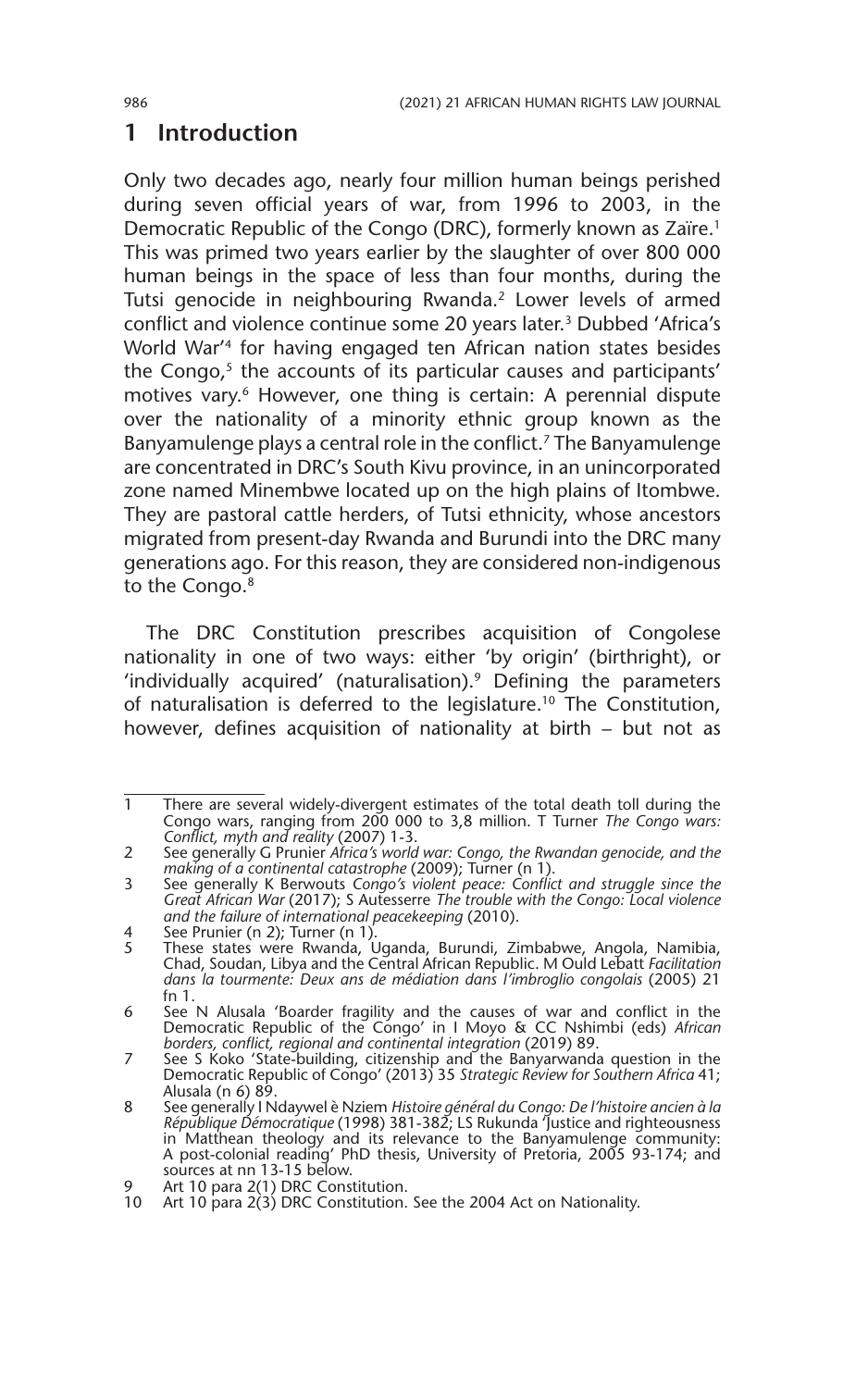being born either on Congolese soil, or of a Congolese parent, or a combination of the two, as is the norm throughout most of the world.<sup>11</sup> Rather, it defines the concept by declaring 'to be Congolese by origin all person[s] belonging to ethnic groups whose persons and territory constituted that which became the Congo (currently the Democratic Republic of the Congo) at independence'.12

Determining birthright nationality by reference to when one's ancestors came onto the territory and whether they owned land, makes that nationality susceptible to political manipulation.13 Depending on who has wielded the levers of power, the Congolese state, since independence from Belgium, has alternatively granted, withdrawn and reinstated the Banyamulenge's Congolese citizenship.14 The issue was at the heart of the Congo wars and continues to foment conflict.15 Fundamentally, by tying birthright citizenship to ethnicity, the basic Congolese nationality law perpetuates a legal framework for ethnic division and tribalism.

However, this provision of the DRC Constitution directly conflicts with at least three human rights treaties which the Congolese state, while named Zaïre, either ratified or acceded to: the International Convention on the Elimination of All Forms of Racial Discrimination (ICERD);16 the International Covenant on Civil and Political Rights (ICCPR),17 and the African Charter on Human and Peoples' Rights (African Charter).18 This article discusses each violation in turn, and concludes by examining how they are actionable under Congolese law.

<sup>11</sup> See D Klusmeyer 'Introduction' in TA Aleinikoff & D Klusmeyer (eds) *From migrants to citizens: Membership in a changing world* (2000) 5.

<sup>12</sup> Art 10(2)(2) DRC Constitution (author's translation throughout).

<sup>13</sup> A Court 'The Banyamulenge of South Kivu: The "nationality question"' (2013) 72 *African Studies* 416; S Jackson 'Of "doubtful nationality": Political manipulation of citizenship in the DR Congo' (2007) 11 *Citizenship Studies* 481; G Nzongola-Ntalaja 'The politics of citizenship in the Democratic Republic of Congo' in S Dorman et al (eds) *Making nations, creating strangers: States and citizenship in Africa* (2007) 69.

<sup>14</sup> See K Vlassenroot 'Citizenship, identity formation and conflict in South Kivu: The case of the Banyamulenge' (2002) 29 *Review of African Political Economy* 499; MM Ruhimbika *Les Banyamulenge (Congo-Zaïre) entre deux guerres* (2001).

<sup>15</sup> See G Mathys 'Bringing history back in: Past, present, and conflict in Rwanda and the Eastern Democratic Republic of Congo (2017) 58 *Journal of African History* 465; J Stearns & Anonymous *Banyamulenge: Insurgency and exclusion in the mountains of South Kivu* (2013); M Mamdani 'Tutsi power in Rwanda and the citizenship crisis in Eastern Congo' in M Mamdani *When victims become killers: Colonialism, nativism, and the genocide in Rwanda* (2001) 234.

<sup>16</sup> International Convention on the Elimination of All Forms of Racial Discrimination (7 March 1966) 660 UNTS 195 (ICERD).

<sup>17</sup> International Covenant on Civil and Political Rights (16 December 1966) 999 UNTS 171 (ICCPR).

<sup>18</sup> African Charter on Human and Peoples' Rights (27 June 1981) 1520 UNTS 217 (African Charter).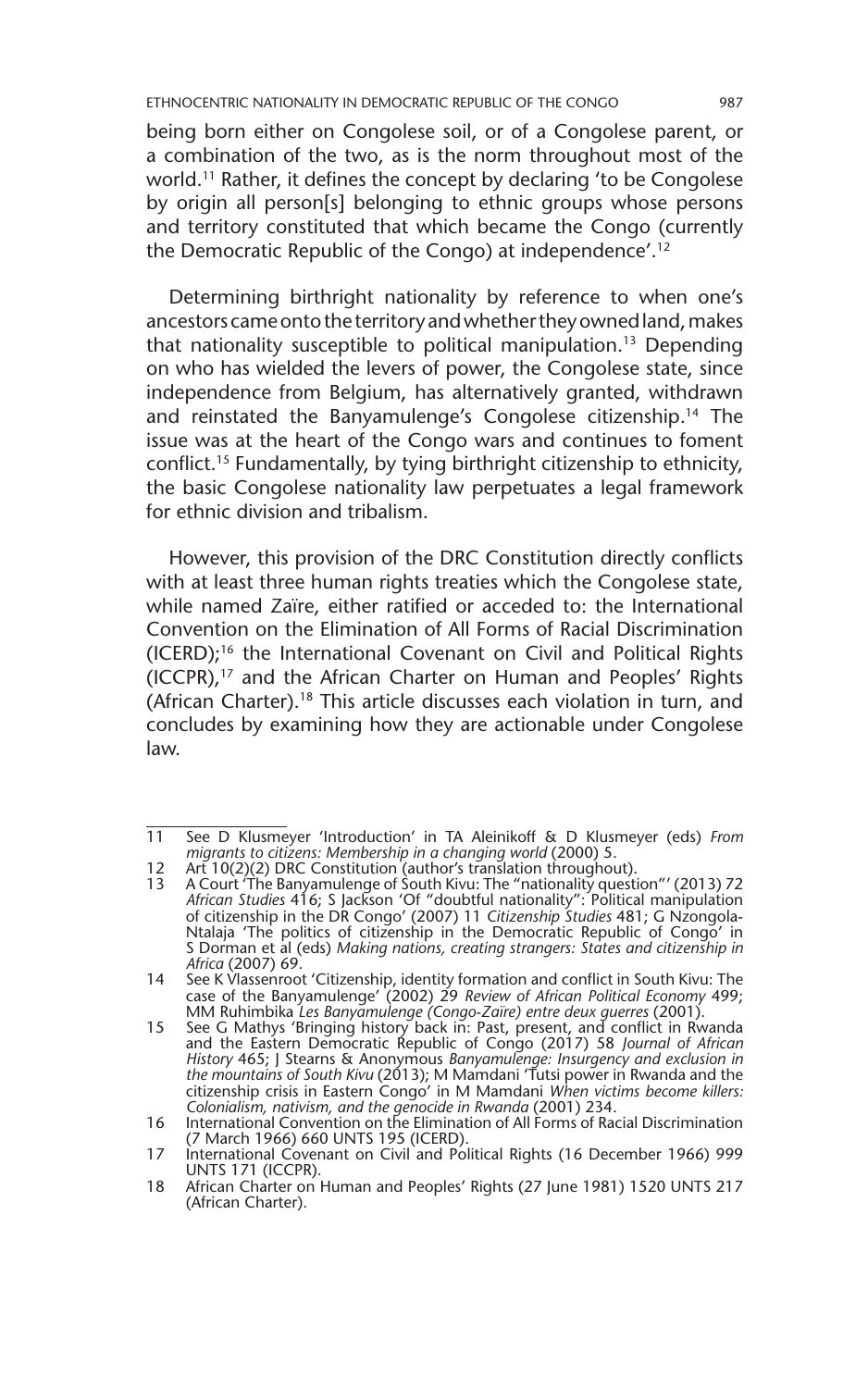## **2 Violations of international human rights law**

#### **2.1 International Convention on the Elimination of All Forms of Racial Discrimination**

The DRC acceded to ICERD on 21 April 1976, without lodging any reservation, understanding or declaration, and has made none since.19 Article 1(1) of ICERD prohibits 'racial discrimination' which it defines as 'any distinction, exclusion, restriction or preference based on race, colour, descent, or national or ethnic origin'.20 The Convention further mandates, at article 2(1)(c), that state parties 'shall take effective measures to … amend, rescind or nullify any laws and regulations which have the effect of creating or perpetuating racial discrimination'.21

Furthermore, since ICERD's entry into force in 1969<sup>22</sup> its prohibition of racial discrimination has attained the status of *jus cogens*. 23 That is, it has entered that category of peremptory general rules of international law including 'apartheid, slavery and genocide' which are 'accepted by the international community as standards from which no derogation is permitted'.<sup>24</sup> Moreover, it also has attained the concomitant status of an obligation *erga omnes*: counted among those 'obligations of a state towards the international community as a whole' which, 'by their very nature … are the concern of all states', and for which 'all states can be held to have a legal interest

<sup>19</sup> See 'International Convention on the Elimination of All Forms of Racial Discrimination, Table of Participants, Dates of Signatures and Ratifications, Declarations and Reservations, and Objections' *UN Treaty Collection*, https://treaties.un.org/Pages/ViewDetails.aspx?src=TREATY&mtdsg\_no=IV-2&chapter=4&clang=\_en#EndDec (accessed 14 April 2021) (ICERD Table).

<sup>20</sup> Art 1(1) ICERD.

<sup>21</sup> Art 2(1)(c) ICERD.<br>22 On 4 January 196

<sup>22</sup> On 4 January 1969 in accordance with art 19 ICERD. See ICERD Table (n 19).<br>23 N Lerner *The UN Convention on the Flimination of All Forms of Racial Discriminati* 

<sup>23</sup> N Lerner *The UN Convention on the Elimination of All Forms of Racial Discrimination* (rev ed 2015) xxv (citing JD Ingles 'Study on the implementation of article 4 of the Convention on the Elimination of All Forms of Racial Discrimination: Positive measures designed to eradicate all incitement to, or acts of racial discrimination' UN Doc A/CONF 119/10.CERD 2 (1986) 38); Juridical condition and rights of undocumented migrants IACHR Advisory Opinion OC-18/03 (17 September 2003) Ser A/ Doc 18: 'The principle of … non-discrimination belongs to *jus cogens*, because the whole legal structure of national and international public order rests on it and it is a fundamental principle that permeates all laws. Nowadays, no legal act that is in conflict with this fundamental principle in acceptable, and discriminatory treatment of any person, owning to … ethnic ... origin ... is unacceptable. This principle ... forms part of general international law.<br>At the existing stage of the development of international law, the fundamental<br>principle of equality and non-discrimination has entere para 101 (unanimous opinion).

<sup>24</sup> A Cassese *International law* (2005) 65. See also art 53 of the Vienna Convention on the Law of Treaties (23 May 1969) 1155 UNTS 331.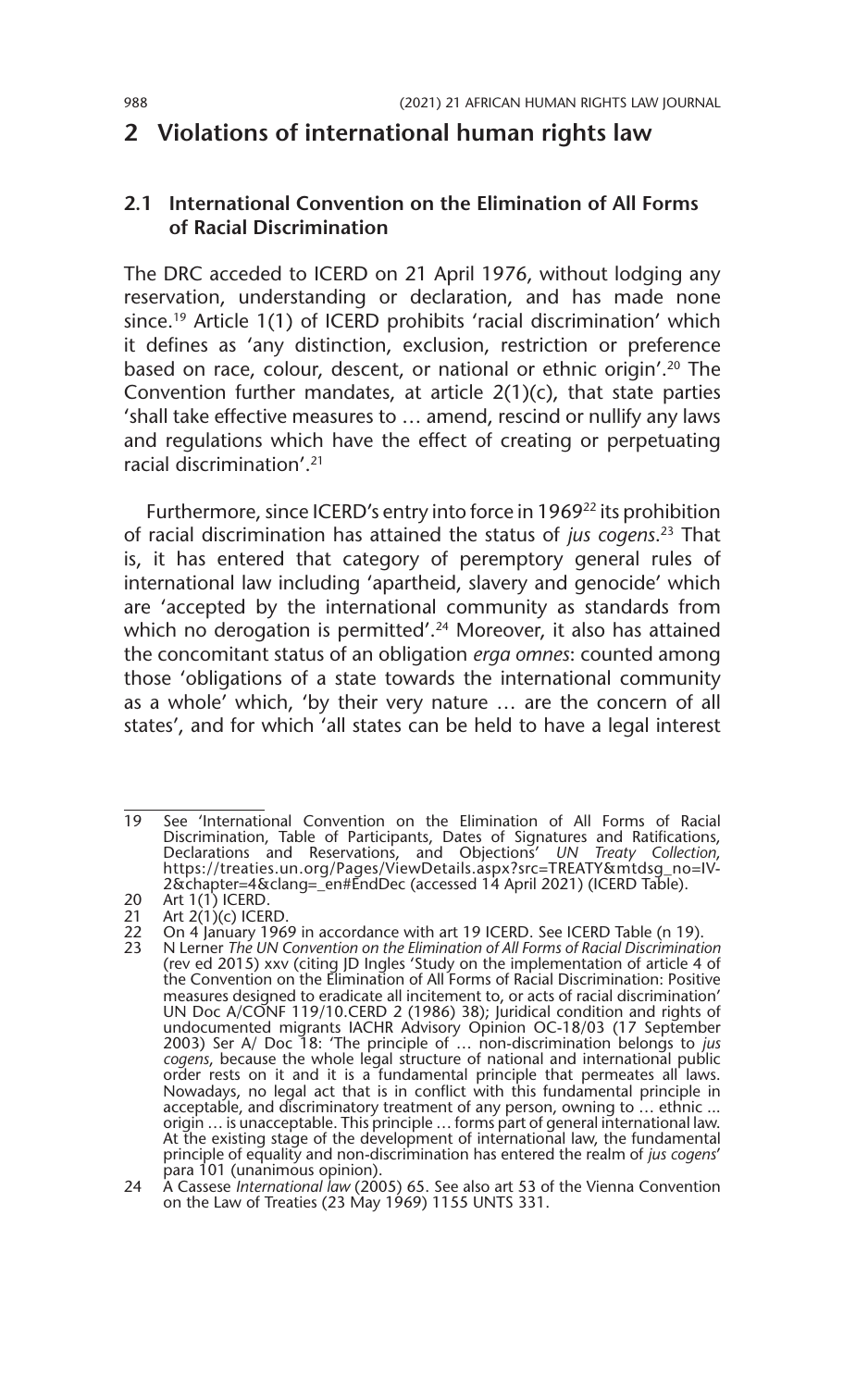in their protection'.<sup>25</sup> The International Court of Justice (ICJ) recently clarified that any state 'and not only a specially affected state', may hold another state to account 'with a view toward ascertaining the alleged failure to comply with its obligations *erga omnes partes*, and to bring that failure to an end'.<sup>26</sup>

The DRC itself has recognised the *jus cogens* status of ICERD's prohibition, albeit indirectly: In a case it brought against Rwanda in 2002, its representative argued before the ICJ in 200527 that the *jus cogens* prohibitions on genocide and racial discrimination preempt any state party reservation to the Court's jurisdiction under either the Genocide Convention<sup>28</sup> or ICERD.<sup>29</sup> In its brief, the DRC also recognised the *erga omnes* obligation of all states to protect against violations of 'the basic rights of the human person, including … racial discrimination'.30

In addition to prohibiting racial discrimination generally, ICERD enumerates many specific contexts in which the prohibition operates. Among these is the enjoyment of the human right to nationality.<sup>31</sup> Article 5(d)(iii) provides that '[s]tate parties undertake to prohibit and to eliminate racial discrimination in all its forms and to guarantee the right of everyone, without distinction as to … ethnic origin, to equality before the law, notably in the enjoyment of … in particular … the right to nationality'.32

<sup>25</sup> *Case Concerning the Barcelona Traction, Light and Power Co, Belgium v Spain* ICJ (5 February 1970) (1970) ICJ Reports 3 32 paras 33-34. See generally Cassese (n 24) 16, 64-68, 195, 262 (discussing obligations '*erga omnes contractantes* laid down in a multilateral treaty safeguarding fundamental values').

<sup>26</sup> *Application of the Convention on the Prevention and Punishment of the Crime of Genocide: The Gambia v Myanmar* ICJ (23 January 2020) (2020) ICJ Reports 13 para 41. In so holding, the Court overruled Myanmar's objection that The Gambia – located on a different continent – lacked standing to bring a claim due to The Gambia not being a state 'injured' by Myanmar's alleged misconduct (unlike, eg, Bangladesh due to flows of Rohingya refugees from adjacent Myanmar). (2020) ICJ Reports 12 para 39.

<sup>27</sup> *Armed Activities on the Territory of the Congo, DRC v Rwanda* ICJ (8 July 2005) Hearing on Jurisdiction and Admissibility, *verbatim* record paras 12.7-12.9, https://www.icj-cij.org/public/files/case-related/126/126-20050708-ORA-01- 00-BI.pdf (orig), https://www.icj-cij.org/public/files/case-related/126/126- 20050708-ORA-01-01-BI.pdf (trans) (accessed 6 December 2021).

<sup>28</sup> Convention on the Prevention and Punishment of the Crime of Genocide, art 9 (9 December 1948) 78 UNTS 277.

<sup>29</sup> Art 22 ICERD.<br>30 DRC v Rwand

<sup>30</sup> DRC v Rwanda ICJ (28 May 2002) Application Instituting Proceedings 29 (quoting Barcelona Traction (1970) ICJ Reports 32 para 34) https://www.icj-cij.<br>org/public/files/case-related/126/7070.pdf (accessed 6 December 2021)

<sup>31</sup> Art 15(1) Universal Declaration of Human Rights (10 December 1948) GA Res 217 (III) A (Universal Declaration).

<sup>32</sup> Art  $5(d)(iii)$  ICERD.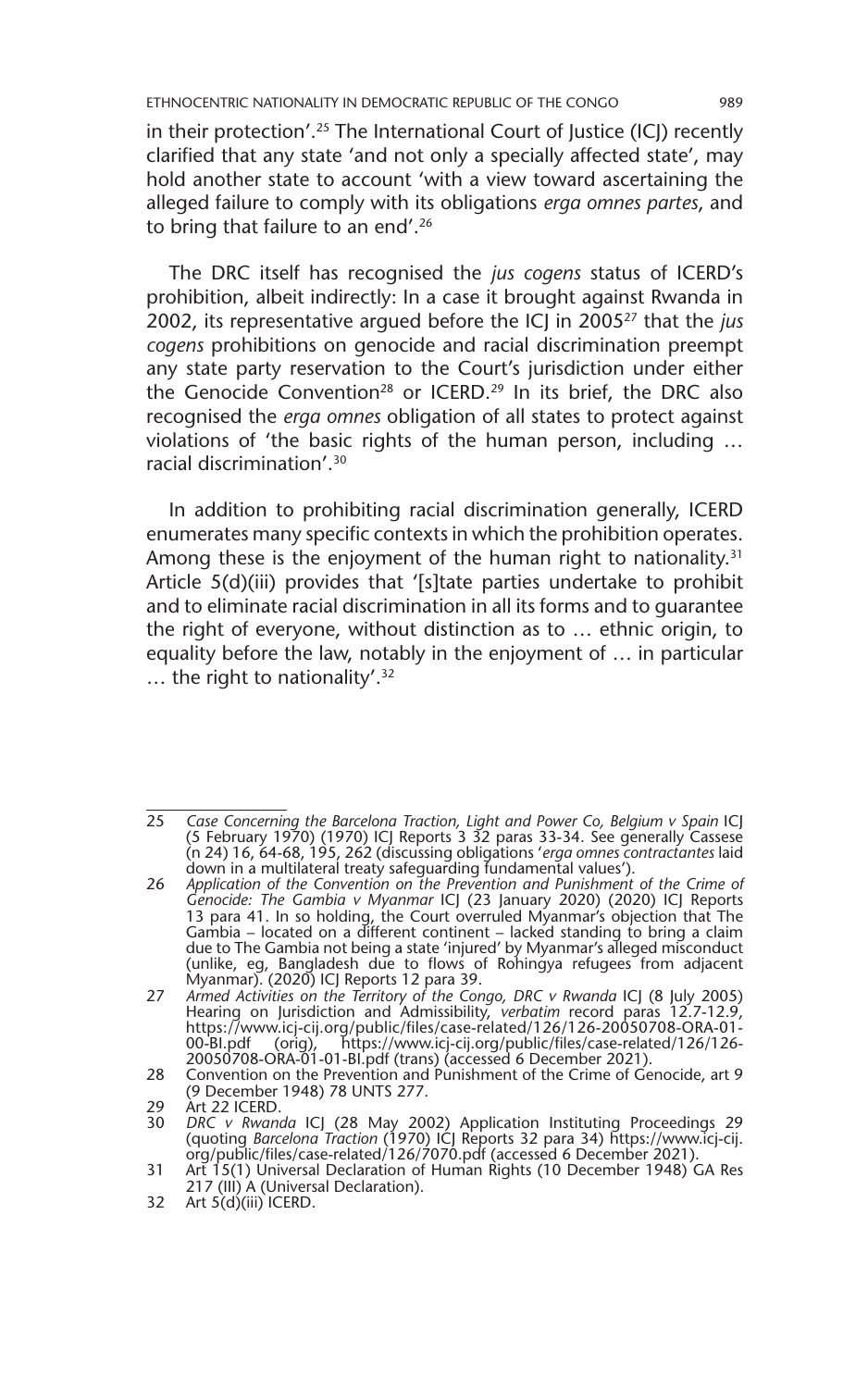Article 10 of the DRC Constitution,<sup>33</sup> replicated in its implementing legislation,<sup>34</sup> starkly contrasts with article  $5(d)(iii)$  of ICERD by purposely distinguishing those eligible for citizenship by origin from those not eligible for citizenship by origin, on the basis of *ethnic* origin. Moreover, the provision clearly contradicts article 1(1) of ICERD, in that it creates a 'preference based on … ethnic origin'35 regarding access to Congolese citizenship. Article 10 of the DRC Constitution, therefore, violates ICERD both generally at article 1(1), and also specifically at article  $5(d)$ (iii).<sup>36</sup> Hence, the DRC must 'amend, rescind or nullify' this constitutional provision and its corresponding legislation, both explicitly per article 2(1)(c) of the Convention, and also implicitly per article 216 of the DRC Constitution<sup>37</sup> – especially given ICERD's *jus cogens* status, a status acknowledged by the DRC.

However, there is a potential defence in that article 1(3) of ICERD, on the face of it, could be read so as to preclude scrutiny of state party citizenship and naturalisation laws. The provision reads: 'Nothing in this Convention may be interpreted as affecting in any way the legal provisions of state parties concerning nationality, citizenship or naturalisation, provided that such provisions do not discriminate against any particular nationality.'38

<sup>33</sup> See text accompanying n 12.

<sup>34</sup> Art 6 of Law 4/024 of 12 November 2004 relating to Congolese nationality. Although pre-dating the 2006 Constitution, when enacted the Law was in implementation of a similar provision in the transitional Constitution of 1 April 2003, which had been adopted as part of the peace accords ending the Second Congo War, establishing a government of transition with a view toward a constitutional plebiscite in 2006. The Law grew out of those accords and the Inter-Congolese Dialogue held shortly thereafter. See Introductory Remarks to Law 4/024 of 12 November 2004 (17 November 2004) 45 *Official Gazette of the Democratic Republic of the Congo* (special issue) i-v. The legislation adopted was a compromise, not an absolute guarantee of the Banyamulenge's Congolese nationality. See Jackson (n 13) 491. See also J Sarkin 'Towards finding a solution for the problems created by the politics of identity in the Democratic Republic of the Congo (DRC): Designing a constitutional framework for peaceful cooperation' in Konrad-Adenauer-Stiftung (eds) *Politics of identity and exclusion in Africa: From violent confrontation to peaceful cooperation* (2001) 67.

<sup>35</sup> Art 1(1) ICERD.<br>36 Jackson (n 13)

<sup>36</sup> Jackson (n 13) 489, citing S Ogata *The turbulent decade* (2005) 380 fn 37 (summarising UN Office of Legal Affairs 'Communication from Under Secretary-General for Political Affairs Marrack Goulding to High Commissioner for Refugees Sadaka Ogata' (24 May 1996); per email from the UN Office of Legal Affairs to this author on 11 October 2020, the communication remains confidential and not releasable to the public). See also AN Makombo 'Civil conflict in the Great Lakes region: The issue of nationality of the Banyarwanda in the Democratic Republic of the Congo' (1997) 5 *African Yearbook of International Law* 58 (asserting, at the advent of the transitional government under Laurent Kabila, that Congolese nationality law was incompatible with 'general principles of law' which include 'the right to a nationality'; written by a UN Department of Peace Keeping Operations Political Affairs Officer, with the caveat that the views expressed therein were 'not necessarily those of the United Nations' (49).

<sup>37</sup> See nn 159-163 below and accompanying text.

<sup>38</sup> Art 1(3) ICERD.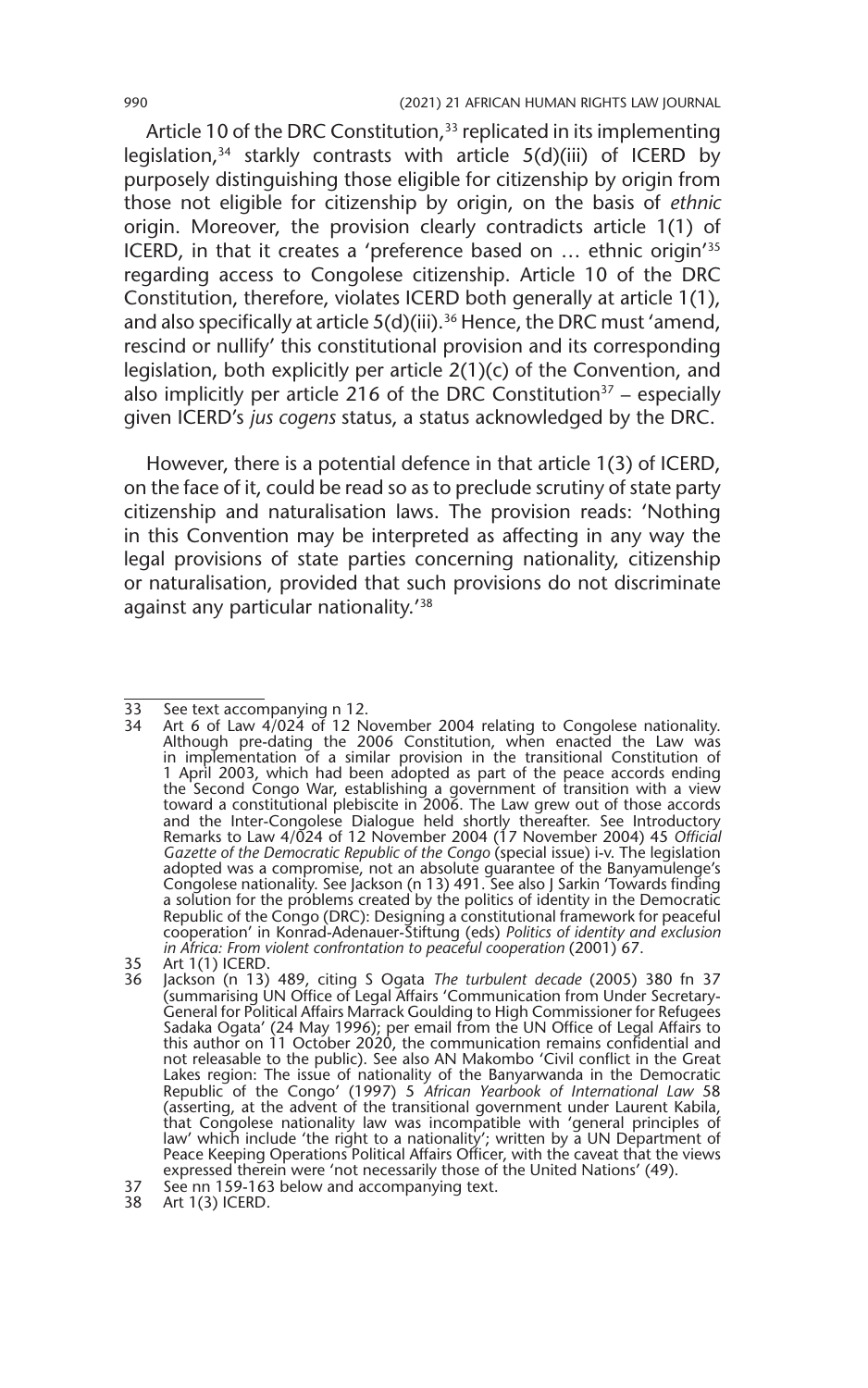ETHNOCENTRIC NATIONALITY IN DEMOCRATIC REPUBLIC OF THE CONGO 991

By 'bracket[ing] the use of race as a criterion for citizenship',<sup>39</sup> it appears that article 1(3) 'makes it clear' that ICERD may not be applied to state party laws<sup>40</sup> and, hence, that state party citizenship and naturalisation are exempt from the reach of ICERD.<sup>41</sup> Such a reading would be consistent with traditional deference to the sanctity of state sovereignty, $42$  especially during the post-colonial liberation era of the Convention's drafting,<sup>43</sup> because determining the parameters of citizenship, under international law, has traditionally been the unique province of the nation state.<sup>44</sup>

However, interpreting article 1(3) so as to preclude scrutiny of state party nationality laws would frustrate ICERD's object and purpose, which is determined by reference to its Preamble.<sup>45</sup> In its fifth preambular paragraph, ICERD specifically incorporates the 1963 United Nations Declaration on the Elimination of All Forms

<sup>39</sup> PJ Spiro 'A new international law of citizenship' (2011) 105 *American Journal of International Law* 716.

<sup>40</sup> G Nystuen *Achieving peace or protecting human rights? Conflicts between norms regarding ethnic discrimination in the Dayton Peace Agreement* (2005) 116.

<sup>41</sup> B Manby *Citizenship and statelessness in the member states of the Southern African Development Community* (2020) 104, https://reliefweb.int/sites/reliefweb. int/files/resources/Statelessness\_in\_Southern\_ Africa\_Dec2020.pdf (accessed 6 December 2021). However, Spiro puts this view in context: 'In its original conception, at least, the Convention was not intended to constrain criteria for admission from outside the existing community. [At that time] international law had nothing to say about a citizenship regime that had the clear effect of excluding outsiders on the basis of race.' Spiro (n 39) 716 (citing Lerner (n 23) 28-32).

<sup>42</sup> See D Mahalic & JG Mahalic 'The limitations provisions of the International Convention on the Elimination of all Forms of Racial Discrimination' (1987) 9 *Human Rights Quarterly* 79, 82: '[The subsection was] designed to assure state parties that due respect is given to state sovereignty in areas concerning naturalisation … Naturalisation laws have always been considered a prerogative of state sovereignty … Consequently, the limitation provisions articulated in Article 1(3) have generated little controversy and merited only minor attention.' See also UN Charter art 2 para 7.

<sup>43</sup> See P Thornberry *The International Convention on the Elimination of All Forms of Racial Discrimination* (2016) 157: 'As the *travaux* suggest, the restrictive approach to non-citizens was to some extent bound up with the necessity of strengthening the sovereignty of newly independent states and nascent problems of the nationalisation of resources including personnel.'

<sup>44</sup> *Nottebohm case, Liechtenstein v Guatemala* ICJ (6 April 1955) (1955) ICJ Reports 20 ('[i]t is for Liechtenstein, as it is for every sovereign state, to settle by its own legislation the rules relating to the acquisition of its nationality'). See generally A Kaczorowska 'Nationality, statelessness, refugees and internally displaced persons' in A Kaczorowska *Public International Law* (2005) 306-309.

<sup>45</sup> *Application of the International Convention on the Elimination of All Forms of Racial Discrimination, Qatar v United Arab Emirates* ICJ (4 February 2021) (2021) ICJ Reports para 84, https://icj-cij.org/public/files/case-related/172/ 172-20210204-JUD-01-00-EN.pdf (accessed 6 December 2021). In the process of discerning ICERD's object and purpose, the International Court of Justice found it unnecessary to go beyond the treaty's text (para 89), in this case its Preamble (para 84), applying the customary rules of treaty interpretation reflected in arts<br>31 and 32 of the Vienna Convention on the Law of Treaties, specifically the<br>very first rule: A 'treaty shall be interpreted in good faith i ordinary meaning to be given to the terms of the treaty in their context and in the light of its object and purpose' (para 78) (quoting Vienna Convention on the Law of Treaties art 31(1)).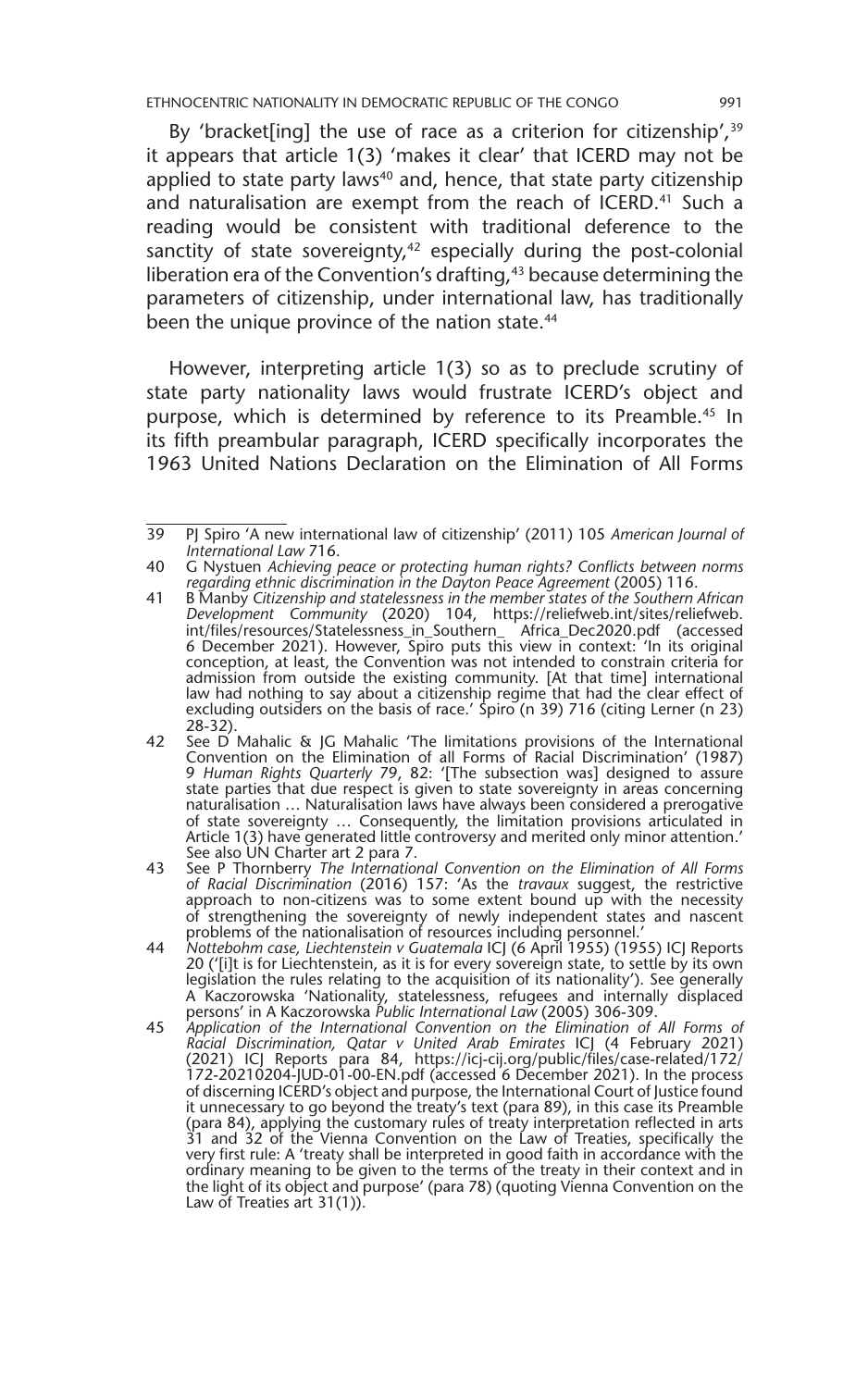of Racial Discrimination,<sup>46</sup> and affirms that state parties 'desir[e] to implement the principles embodied in' the Declaration 'and to secure the earliest adoption of practical measures to that end'.<sup>47</sup> The Declaration itself admonishes that 'particular efforts shall be made to prevent discrimination based on … ethnic origin, especially in the fields of … access to citizenship'.48

Moreover, well prior to ICERD, in April 1955, the ICJ had made clear that, despite the sovereign prerogative of citizenship and naturalisation, nationality laws nevertheless are subject to international scrutiny when they have 'international effect' in their application.<sup>49</sup> The Court at the time recognised that 'the diversity of demographic conditions ha[d] thus far made it impossible for any general agreement to be reached on the rules relating to nationality'.50 Since then, one rule has emerged: the prohibition of discrimination on the basis of race, including ethnic origin, reflected in article 5(d) (iii) of ICERD. ICERD was concluded in July 1966, entered into force in January 1969, attained near universal ratification or accession in the following years,51 and its principles have evolved into *jus cogens*  general rules of international law.52

Furthermore, the dual use of the term 'nationality' in article 1(3) renders the provision ambiguous. Is the term 'nationality' as used in the first clause, that is, synonymously with 'citizenship', used similarly in the second? Or, rather, in the second clause, is 'nationality' analogous to the term 'ethnicity', as it is in article  $1(1)$ ?<sup>53</sup> Very little of ICERD's *travaux préparatoires* specifically addresses article 1(3) as such, but it does indicate the latter. As related by Thornberry in his recent and exhaustive commentary:<sup>54</sup>

The view that 'nationality' shifts its meaning in [article] 1(3) from the legal concept to a concept closer to ethnicity was expressed by the representative of the UK … who observed, following the voting on the article, that 'nationality' 'was obviously interpreted in different ways in different countries; her delegation understood the word "nationality"

<sup>46</sup> UN Declaration on the Elimination of All Forms of Racial Discrimination (20 November 1963) GA Res 1904 (XVIII) (ERD Declaration).

<sup>47</sup> 12th preambular paragraph ICERD.

<sup>48</sup> Art 3(1) ERD Declaration (n 46).

<sup>49</sup> *Nottebohm case* (1955) ICJ Reports 21.

<sup>50 (1955)</sup> ICJ Reports 23.<br>51 See ICERD Table (n 19

<sup>51</sup> See ICERD Table (n 19).<br>52 See n 23 and accompar

See n 23 and accompanying text.

<sup>53</sup> Art 1(1) ICERD (defines the bases of 'racial discrimination' to include 'national or ethnic origin'). *Qatar v UAE* (2021) ICJ Reports para 105 ('the term "national origin" in Article 1, paragraph 1, of the Convention does not encompass current nationality').

<sup>54</sup> Thornberry (n 43) 144 fnn 35 & 36 (citing UN GAOR 20th Sess 1307th 3rd Comm Mtg (12 October 1965) UN Doc A/C.3/SR 96-97 paras 24 & 28 (internal citation omitted)).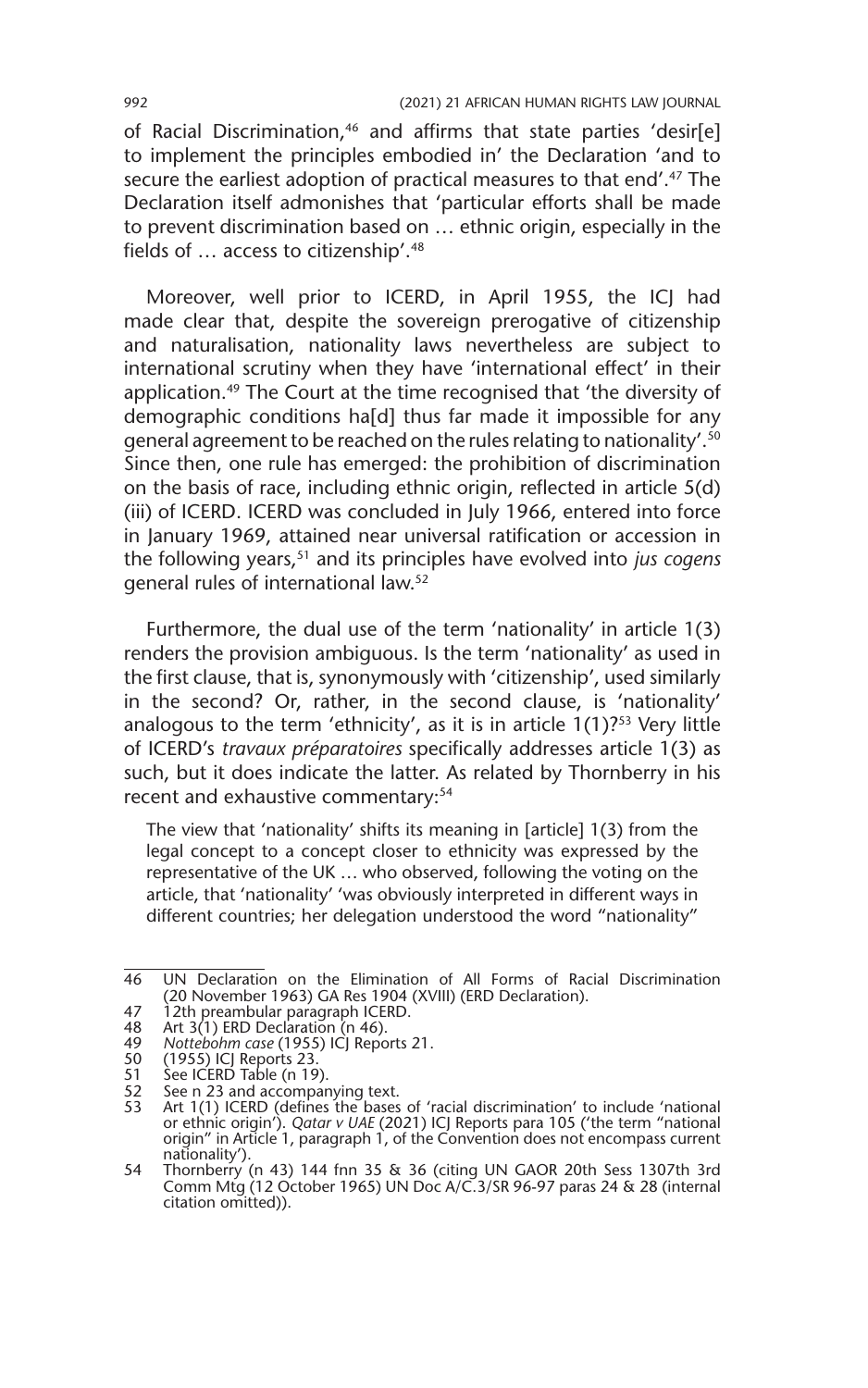as used at the end of the new text … to mean persons of a particular national origin'. The representative of Canada explained that he had voted in favour of [article] 1(3) 'because the text adopted made it clear that individuals could have a nationality on the basis of race as well as citizenship'.

Likewise, the scant academic commentary discussing article 1(3) militates for reading its second clause's use of 'nationality' as 'national origin'55 – although the earliest of the three commentators demurs, if 'for no other reason than because it ought not to be lightly assumed that within one sentence the same term is given two different meanings'.56 Thornberry himself posits that article 1(3) exists to qualify its predecessor, article 1(2), which reads: 'This Convention shall not apply to distinctions, exclusions, restrictions or preferences made by a state party ... between citizens and non-citizens'.<sup>57</sup> For Thornberry, article 1(3) serves 'as an exception to the exception that reinstates, within its frame, the non-discrimination principle as applicable among non-citizens when it concerns a particular nationality'.58

The jurisprudence of the United Nations Committee on the Elimination of Racial Discrimination (ERD Committee) bears this out. The ERD Committee is the treaty body established by the Convention<sup>59</sup> to monitor and promote compliance with ICERD through both periodic review of state parties' practice,<sup>60</sup> and also to consider complaints – called 'communications' – against any given state party, brought by an individual or group of individuals, $61$  or another state party.<sup>62</sup>

At its sixty-fifth session in 2004, the ERD Committee adopted a General Recommendation (GR) on the topic of non-citizens, in order to address the plight of so-called foreigners – not only in the sense of refugees and migrants, which it had done in 1993,<sup>63</sup> but also of people whose nationality is questioned even when they 'have lived

<sup>55</sup> Thornberry (n 43) 145 fnn 45-46 (citing I Diaconu *Racial discrimination* (2011) 166; Lerner (n 23) 35 (1980 1st edn 30)).

<sup>56</sup> Thornberry (n 43) 145 fnn 43-44 (quoting E Schwelb 'The International Convention on the Elimination of All Forms of Racial Discrimination' (1966) 15 *International and Comparative Law Quarterly* 1009).

<sup>57</sup> Art  $1(2)$  ICERD.<br>58 Thornberry (n.

<sup>58</sup> Thornberry (n 43) 146.<br>59 Art 8 ICERD.

<sup>59</sup> Art 8 ICERD.<br>60 Art 9 ICERD. Art 9 ICERD.

<sup>61</sup> Art 14 ICERD.<br>62 Art 11 ICERD.

<sup>62</sup> Art 11 ICERD.<br>63 General Recou

General Recommendation on non-citizens, CERD GR 11 (9 March 1993), UN Doc A/48/18 (1993).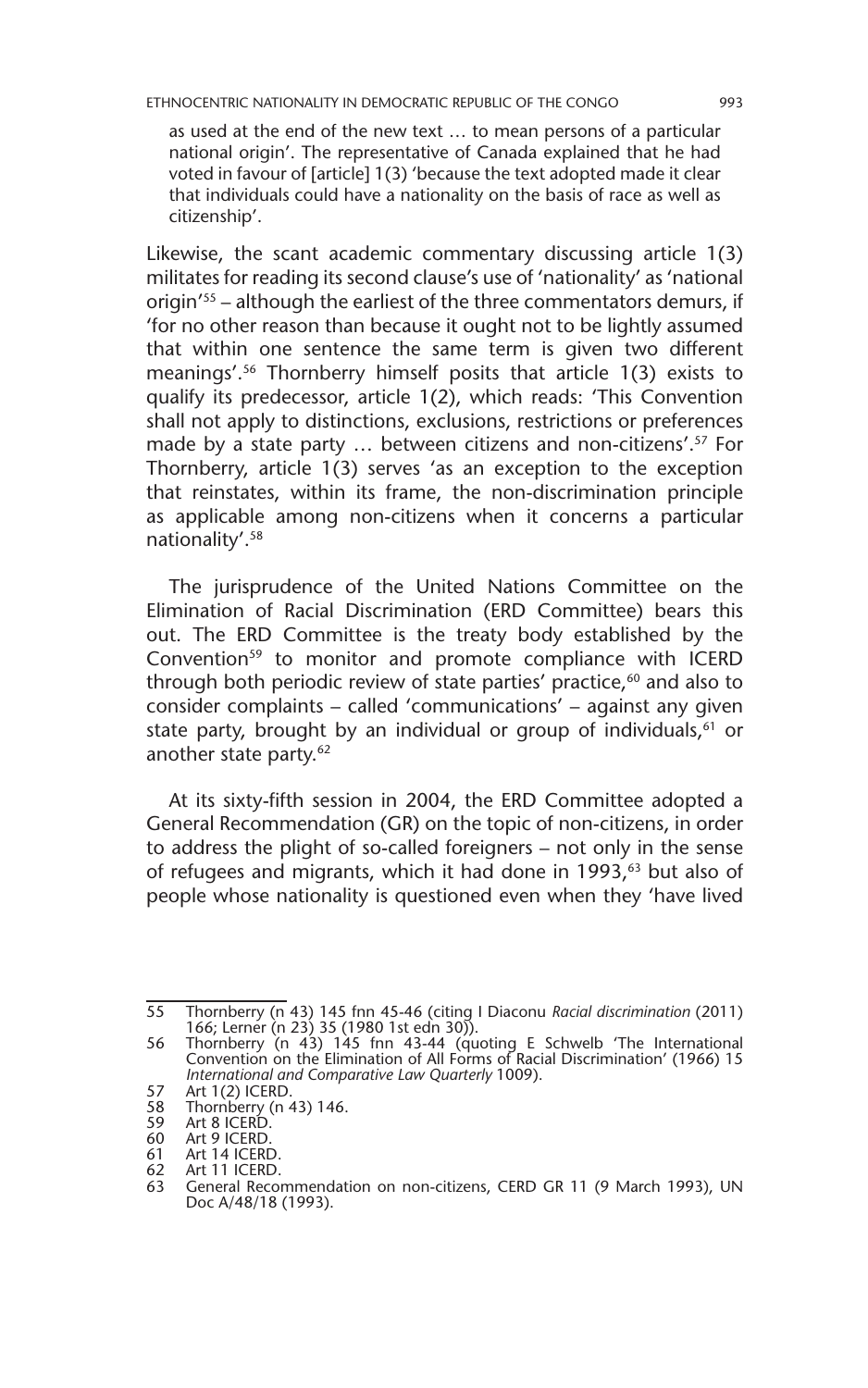all their lives on the same territory', $64$  such as the Banyamulenge. This GR incorporated an earlier GR that has addressed article 1(3). The 1993 GR had explained that article 1(3) qualifies article 1(2)'s exemption of those 'actions by a state party which differentiate between citizens and non-citizens' from the definition of racial discrimination, 'by declaring that, among non-citizens, state parties may not discriminate against any particular nationality'.<sup>65</sup> As part of its 2004 update the ERD Committee recommended that state parties 'recognise that deprivation of citizenship on the basis of race, colour, descent, or national or ethnic origin is a breach of state parties' obligations to ensure non-discriminatory enjoyment of the right to nationality'.<sup>66</sup> The ERD Committee further recommended that state parties '[r]eview and revise legislation, as appropriate, in order to guarantee that such legislation is in full compliance with the Convention, in particular regarding the effective enjoyment of the rights mentioned in article 5, without discrimination'.67

If article 1(3) prohibited scrutiny of state parties' nationality laws, then the 2004 GR would be an absurdity. Indeed, in the sole complaint brought before the ERD Committee in which the respondent state party raised article 1(3) as a jurisdictional defence, the ERD Committee rejected the defence outright, citing the 2004 GR, and declared the communication admissible.<sup>68</sup>

Furthermore, as in the case of article 15(1) of the Universal Declaration of Human Rights (Universal Declaration),<sup>69</sup> article 5(d) (iii) of ICERD does not purport to *create* the right to nationality. As the ERD Committee clarified, the non-exhaustive enumeration of specific human rights in article 5 of ICERD represents an 'assumption' by state parties of both 'the existence and recognition of these rights'.70 Rather, what ICERD does is 'oblige' each state party 'to prohibit and eliminate racial discrimination in the enjoyment of such human rights'.<sup>71</sup> Exempting scrutiny of state party laws which define nationality would allow state parties to discriminate on the basis of

<sup>64</sup> General Recommendation on discrimination against non-citizens, CERD GR 30 (20 August 2004), UN Doc A/59/18 (SUPP) (2004) 93.

<sup>65</sup> CERD GR 11 113.

<sup>66</sup> CERD GR 30 95 para 14.

<sup>67</sup> CERD GR 30 94 para 6.<br>68 Pietri v Switzerland Com

<sup>68</sup> *Pjetri v Switzerland* Communication 53/2013, CERD (23 January 2017), UN Doc CERD/C/91/D/53/2013 (2017) 13 paras 6.1-6.4 (although not directly attacking the state party's nationality law *per se*, the complainant alleged that the law as

applied adversely affected his access to nationality). 69 'Everyone has the right to a nationality.' Art 15(1) Universal Declaration of Human Rights (10 December 1948) GA Res 217 (III) A (1948) (Universal Declaration).

<sup>70</sup> General Recommendation on article 5 of the Convention, CERD GR 20 (8 March 1996), UN Doc A/51/18 (1996) 124 para 1.

<sup>71</sup> CERD GR 20 124 para 1.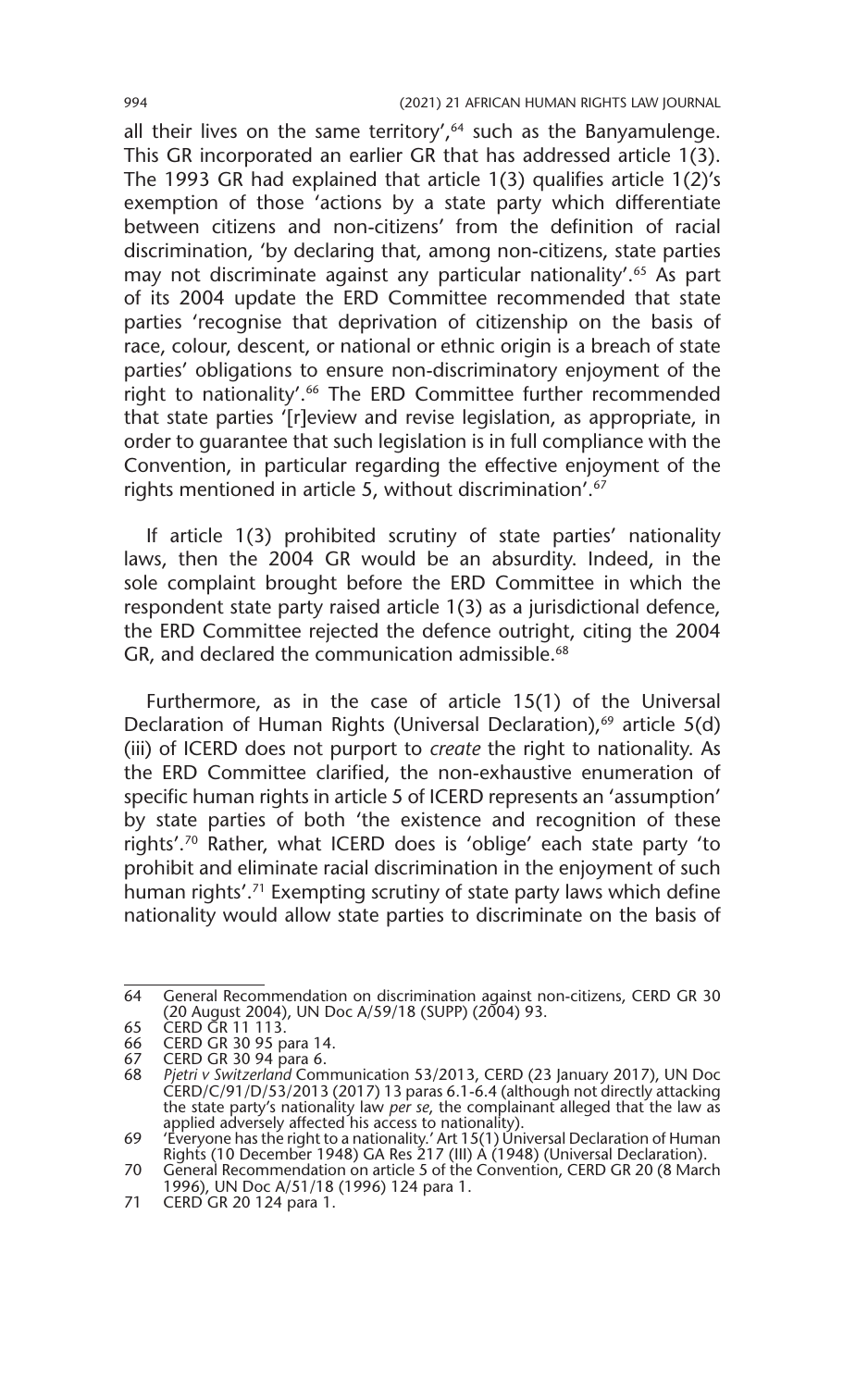ETHNOCENTRIC NATIONALITY IN DEMOCRATIC REPUBLIC OF THE CONGO 995

race in the granting of citizenship – a prerequisite to its enjoyment – and thus defeat ICERD's object and purpose.72

Moreover, 'a distinction' in national law 'is contrary to the Convention if it has either the purpose or the effect of impairing particular rights and freedoms'.<sup>73</sup> An impairing effect will be found if the law 'has an unjustifiable disparate impact upon a group distinguished by … ethnic origin'.74 Perhaps, facially, the distinction among ethnic groups on the basis of presence on and possession of territory in the DRC Constitution and corresponding nationality law cannot, in the abstract, be said to 'impair' the right to nationality *per se*. However, the *effects* of the law's reference to the ambiguous concepts of an ethnic group's presence on and ownership of territory at any given time have had, and continue to have, an unjustifiably disparate impact upon the Banyamulenge.

In practice before the ERD Committee, it is worth noting that the government of the DRC itself acknowledges that article 1(3) does not prohibit scrutiny of its nationality laws, insofar as the DRC submitted those laws for the ERD Committee's consideration in the context of the DRC's most recent (2006) Periodic Report submitted per article 9 of the Convention.75 The ERD Committee did in fact scrutinise those laws, albeit perfunctorily, and in its Concluding Observations noted its concern 'that in practice Congolese nationality is particularly difficult to acquire by members of [the Banyarwanda] group'.76 No mention whatsoever was made of article 1(3) of ICERD. The ERD Committee also invited the DRC 'to ensure that the application of [its nationality laws] does not give rise to discrimination in the enjoyment of the right to nationality by members of certain ethnic groups residing within its territory (art  $5(d)(iii)$ '.<sup>77</sup> Moreover, the Committee 'note[d] with concern that … there is no definition of racial discrimination in domestic law that reflects the definition given in article 1 of the Convention'.78 The ERD Committee therefore recommended that the DRC 'take the necessary legislative measures

<sup>72</sup> Although affirmative 'special measures' to grant nationality may be remedially warranted, and thus are permitted under ICERD arts 1(4) and 2(2). See generally General Recommendation on the meaning and scope of Special Measures, CERD GR 32 (24 September 2009) UN Doc CERD/C/GC/32 (2009).

<sup>73</sup> General Recommendation on art 1(1) of the Convention, CERD GR 14 (17 March 1993), UN Doc A/48/18 (1993) 115 para 1.

<sup>74</sup> CERD GR 14 115 para 2.

<sup>75</sup> See 15th Periodic Report of the Democratic Republic of the Congo, CERD (3 August 2006) UN Doc CERD/C/COD/15 (2006) 10, 12 & 16, paras 40, 41, 51, 71 & 72.

<sup>76</sup> Concluding Observations on the 15th Periodic Report of the Democratic Republic of the Congo, CERD (17 August 2007), UN Doc A/62/18 (SUPP) (2007) 66 para 331 (brackets in original).

<sup>77</sup> As above.

<sup>78</sup> Concluding Observations (n 76) 65 para 326.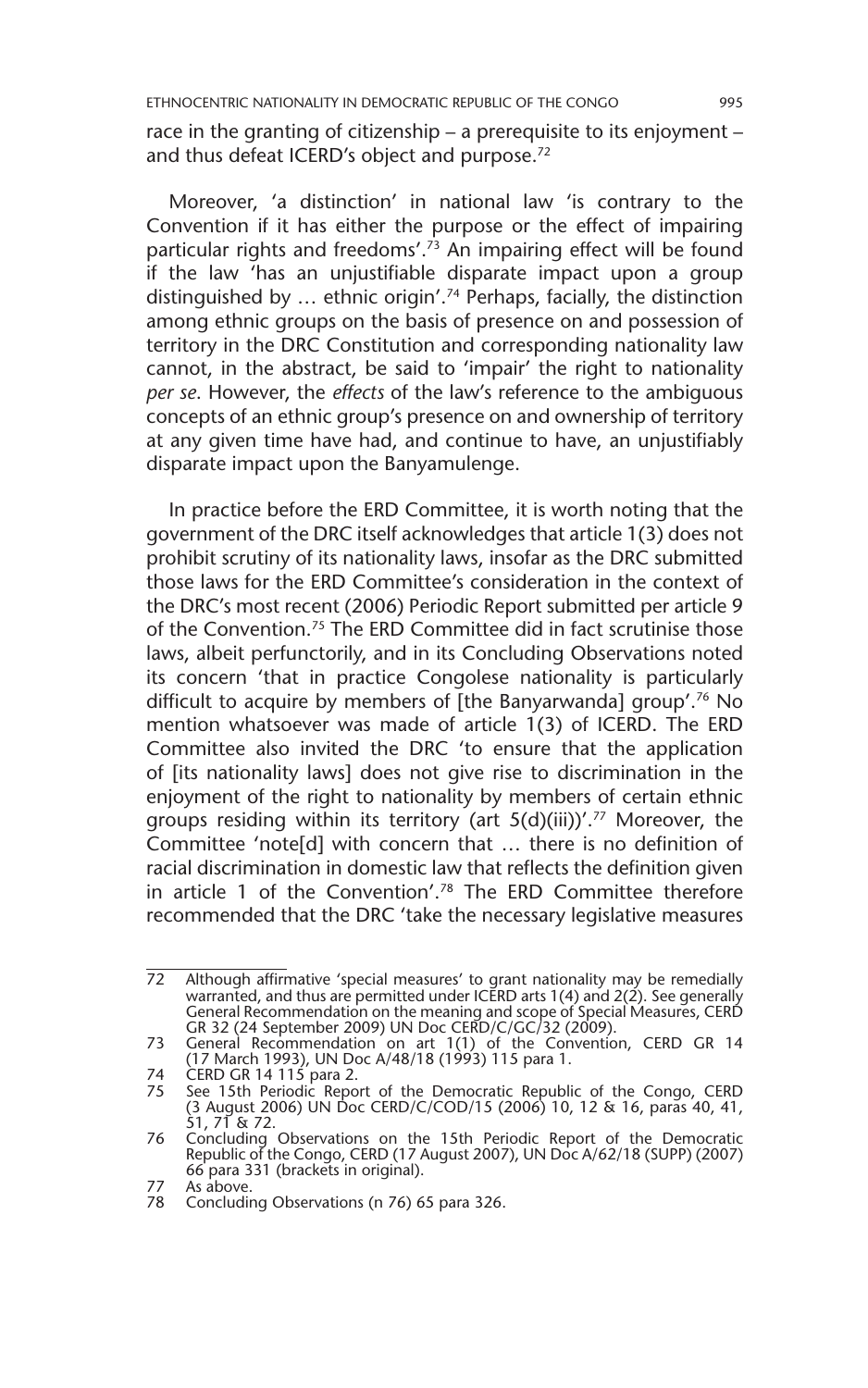to adopt in domestic law a definition of racial discrimination that is fully consistent with article 1 of the Convention'.79

More than half a century has elapsed since ICERD's inception. More than a decade ago 'the view ha[d] emerged that the prohibition of discrimination [under the Convention] applies fully to nationality legislation'.<sup>80</sup> Just this year (2021) the ICJ found and declared ICERD's object and purpose as being 'to bring to an end all practices that seek to establish a hierarchy among social groups as defined by their inherent characteristics … [by] eliminat[ing] all forms and manifestations of racial discrimination against human beings on the basis of real or perceived characteristics as of their origin, namely at birth'.81

The Convention 'is a living instrument that must be interpreted and applied taking into account the circumstances of contemporary society'.82 It is time to leverage ICERD to uncouple ethnicity entirely from the laws of nationality.

#### **2.2 International Covenant on Civil and Political Rights**

DRC acceded to the International Covenant on Civil and Political Rights (ICCPR) on 1 November 1976 and, as with ICERD, without any reservation, understanding or declaration and has not made any since.<sup>83</sup> Unlike ICERD however, ICCPR does not enumerate the right to nationality. It explicitly mentions the right only indirectly, in discussing the rights of the child.<sup>84</sup> Nevertheless, article 16 of ICCPR directs that '[e]veryone shall have the right to recognition everywhere as a person before the law',85 implementing *verbatim* article 6 of the Universal Declaration.<sup>86</sup> ICCPR further directs, at article 26, that '[a]ll persons are equal before the law and are entitled without any

<sup>79</sup> As above.<br>80 I Ziemele

<sup>80</sup> I Ziemele *State continuity and nationality: The Baltic states and Russia: Past, present and future as defined by international law* (2005) 294, quoted by Spiro (n 39) 722 fn 176.

<sup>81</sup> *Qatar v UAE* (2021) ICJ Reports para 86.

<sup>82</sup> CERD GR 32 (n 72) 2 para 5. See generally D Keane & A Waughray *Fifty years of the International Convention on the Elimination of All Forms of Racial Discrimination: A living instrument* (2017) 14-23.

<sup>83</sup> See 'International Covenant on Civil and Political Rights, table of participants, dates of signatures and ratifications, declarations and reservations, and objections' *UN treaty collection*, https://treaties.un.org/Pages/ViewDetails. aspx?src=TREATY&mtdsg\_no=IV-4&chapter=4&clang=\_en (accessed 28 January 2021) (ICCPR Table).

<sup>84</sup> Art 24(3) ICCPR ('Every child has the right to acquire a nationality').

<sup>85</sup> Art 16 ICCPR.

<sup>86</sup> Art 6 Universal Declaration.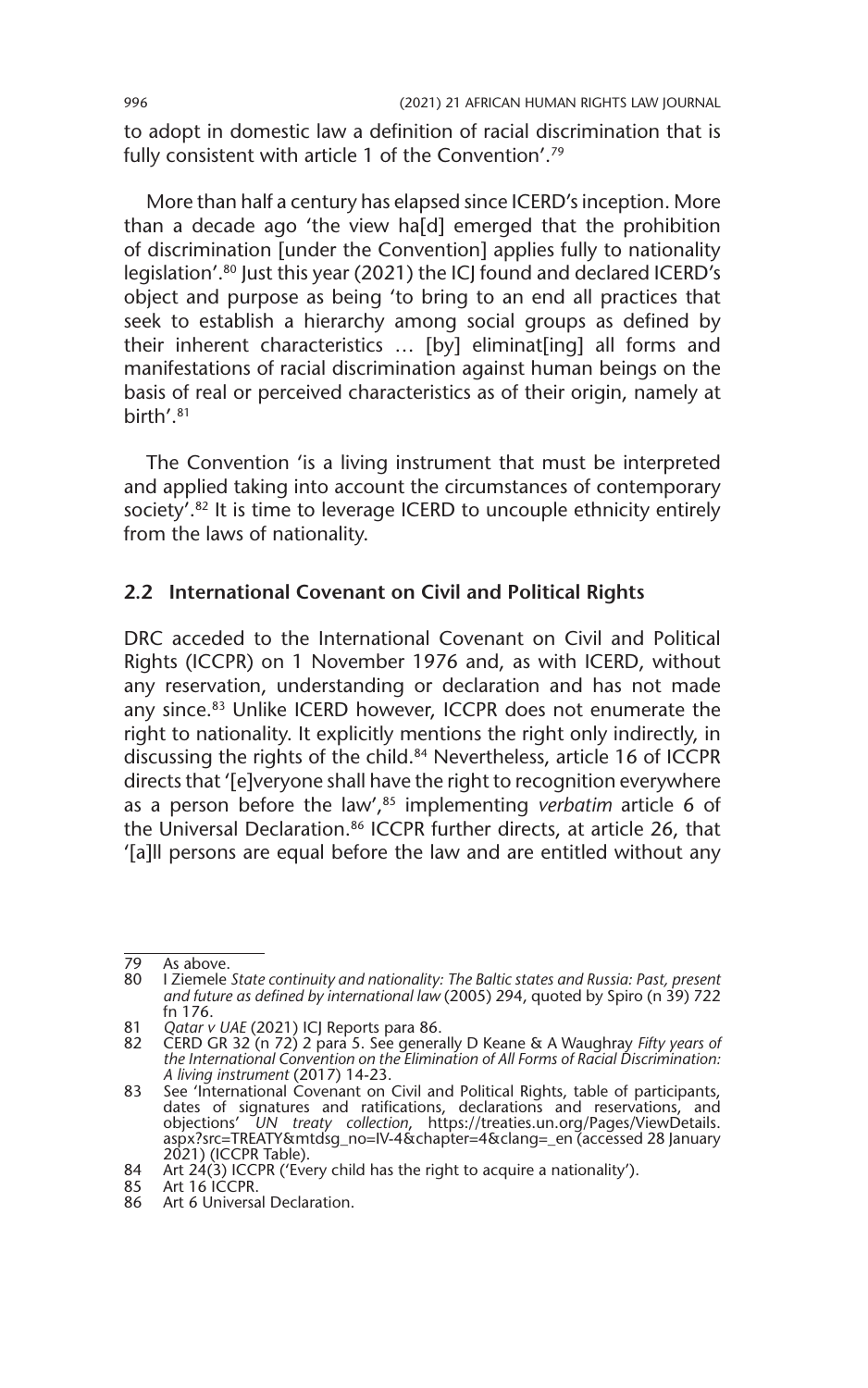discrimination to the equal protection of the law', $87$  implementing nearly *verbatim* article 7 of the Universal Declaration.88

The modern political world organises humankind into independent sovereign nation states, and tasks nation states with the enforcement of all rights, including human rights. Consequently, the individual must look to the nation state for vindication of his or her rights.<sup>89</sup> It necessarily follows that an individual's entitlement to the protection of a nation state derives from his or her nationality. As the ICJ remarked in 1955, 'it is the bond of nationality between the state and the individual which alone confers upon the state the right of diplomatic protection'.<sup>90</sup> Although this speaks to protection on the international plane, the Court pointed out that the effects of nationality extend to and are especially relevant in the domestic sphere:<sup>91</sup>

Nationality has its most immediate, its most far-reaching and, for most people, its only effects in the legal system of the state conferring it. Nationality serves above all to determine that the person upon whom it is conferred enjoys the rights and is bound by the obligations which the law of the state in question grants or imposes on its nationals.

Thus, in this world of independent sovereign nation states, deprivation of nationality amounts to 'the total destruction of the individual's status in society'.<sup>92</sup> For those so deprived, 'their plight is not that they are not equal before the law, but that no law exists for them'.93 In other words, the right to nationality equates to 'the right to have rights'.94

<sup>87</sup> Art 26 ICCPR.<br>88 Art 7(1) Unive

Art 7(1) Universal Declaration ('All are equal before the law and are entitled without any discrimination to equal protection of the law').

<sup>89</sup> See generally E Bates 'History' in D Moeckli et al (eds) *International human rights law* (2018) 3-21; Cassese (n 24) 3-4 & 142-150; L Henkin 'Rights in a world of states' in L Henkin *The age of rights* (1990) 43-50.

<sup>90</sup> *Nottebohm case* (1955) ICJ Reports 13 (quoting *The Panevezys-Saldutiskis Railway Case, Estonia v Lithuania* PCIJ (28 February 1938) (1938) PCIJ Reports ser A/B 76 16 para 65). In the earlier case, the Permanent Court of International Justice – predecessor to the International Court of Justice – continued: 'Where the injury was done to the national of some other state, no claim to which such injury may give rise falls within the scope of the diplomatic protection which a state is entitled to afford nor can it give rise to a claim which that state is entitled to espouse'. *Panevezys-Saldutiskis Railway Case* (1938) PCIJ Reports ser A/B 76 16 para 65.

<sup>91</sup> *Nottebohm case* (1955) ICJ Reports 20. The Court concludes this paragraph with the sentence: 'This is implied in the wider concept that nationality is within the domestic jurisdiction of the state.'

<sup>92</sup> *Trop v Dulles* 356 US 86 101 (1958) (holding that the Eighth Amendment to the US Constitution prohibits punitive denationalisation, finding it to be a cruel and unusual form of punishment).

<sup>93</sup> H Arendt 'The decline of the nation-state and the end of the rights of man' in<br>H Arendt *The origins of totalitarianism* (1958) 295-296.<br>94 Arendt (n 93) 295 (quoted without citation in *Trop v Dulles* 356 US 102).

However, see K Rubenstein 'Globalisation and citizenship and nationality' in C Dauvergne (ed) *Jurisprudence for an interconnected globe* (2003) 171-172 ('Citizenship is no longer legitimately the major foundation upon which rights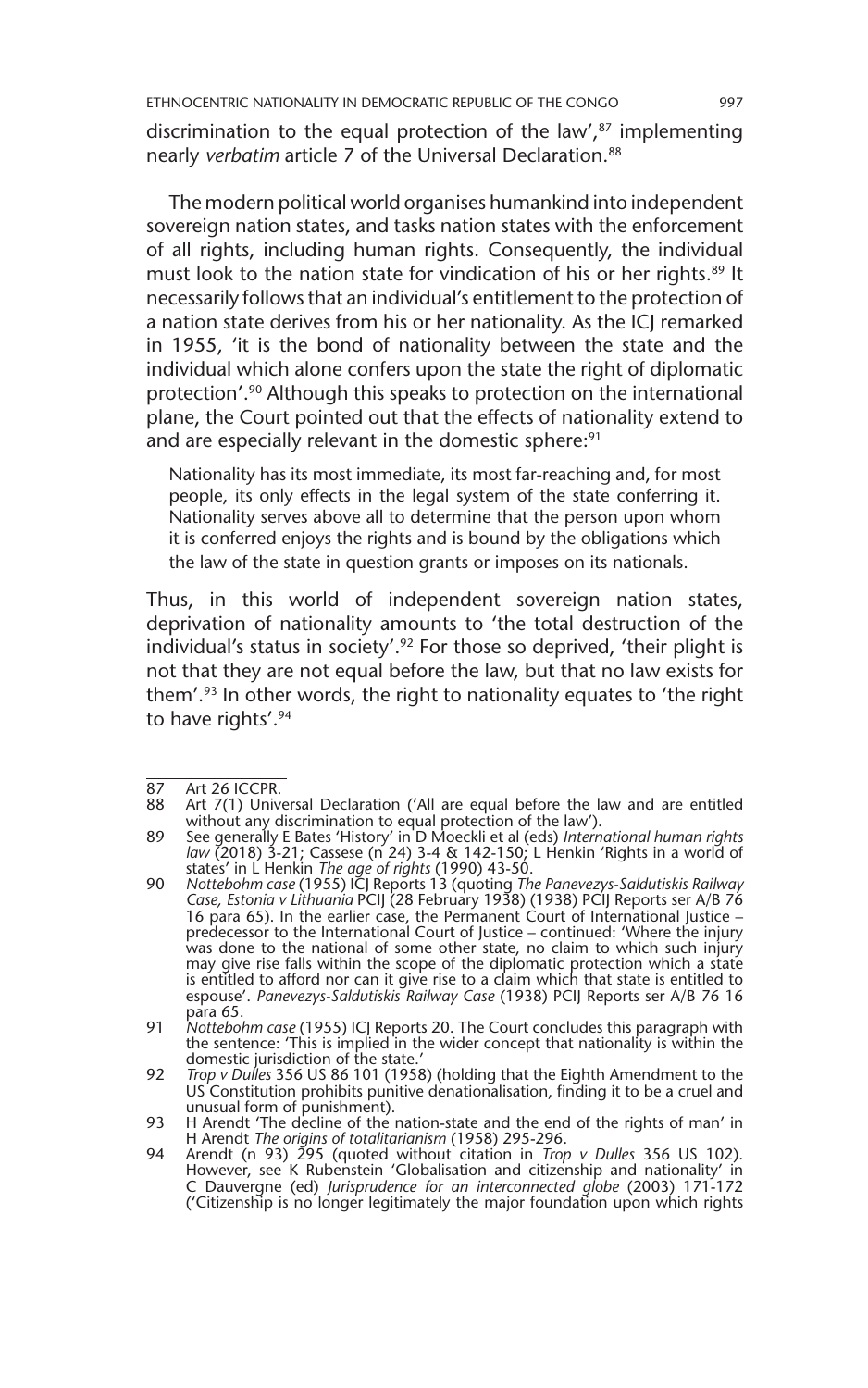Over half a century after these classic mid-twentieth century pronouncements, commentators continue to observe that 'although "everyone has the right to recognition everywhere as a person before the law", it is precisely lack of such recognition that generates many of the problems the stateless face'.<sup>95</sup> 'Without citizenship in at least one state, it is impossible to enjoy most human rights; indeed, some stateless people are even enslaved.<sup>'96</sup> For the African Court on Human and Peoples' Rights (African Court), nationality provides 'the capacity to enjoy rights and exercise obligations … since it is the legal and socio-political manifestation of the right' to legal personality.<sup>97</sup> A Beninese commentator sums it up as follows: '*l'acquisition de la nationalité est la première image de l'existence juridique de l'être humain*.'98

Therefore, the guarantees under international law to everyone of recognition everywhere as a person before the law and to all persons of equality before the law, as reflected in articles 16 and 26 of ICCPR, imply by necessity that ICCPR also guarantees the right to nationality. The jurisprudence of the United Nations (UN) Human Rights Committee (HR Committee)<sup>99</sup> bears this out, both in its two General Comments which touch on deprivation of nationality, and also in its views issued in the two communications brought before it which addressed the right to nationality.

In late 1989, by way of interpreting the principle of nondiscrimination in article 26 of ICCPR, the HR Committee interpreted

are restricted and determined, even within the nation-state') (quoted in Spiro (n 39) 719 fn 167).

<sup>95</sup> KA Belton 'Statelessness: A matter of human rights' in RE Howard-Hassmann & M Walton-Roberts (eds) *The human right to citizenship: A slippery concept* (2015) 37 (quoting art 6 Universal Declaration (internal citation omitted), which ICCPR art 16 tracks nearly *verbatim*).

<sup>96</sup> RE Howard-Hassmann 'Introduction: The human right to citizenship' in Howard-Hassmann & Walton-Roberts (n 95) 4; see also L van Waas 'Nationality and rights' in BK Blitz & M Lynch (eds) *Statelessness and citizenship: A comparative study on the benefits of nationality* (2011) 23.

<sup>97</sup> *Robert John Penessis v Tanzania* Judgment 013/2015, African Court on Human and Peoples' Rights (28 November 2019) para 89, https://www.african-court. org/cpmt/details-case/0132015 (accessed 6 December 2021), quoting *Open Society Justice Initiative (OSJI) v Côte d'Ivoire* Communication 318/06, African Commission on Human and Peoples' Rights (27 May 2016) 25-26 paras 95- 97, https://www.achpr.org/ sessions/ descions?id=228 (accessed 6 December 2021).

<sup>98</sup> The acquisition of nationality is the first manifestation of the human being's<br>legal existence.' RF Avlessi 'La prévention de l'apatridie dans le système Africain<br>des droits de l'homme' ('The prevention of statelessness rights system') (2019) 3 *African Human Rights Yearbook* 286.

<sup>99</sup> The treaty body established by ICCPR arts 28-45 to monitor and promote compliance with ICCPR, similar to the Committee on ERD for ICERD.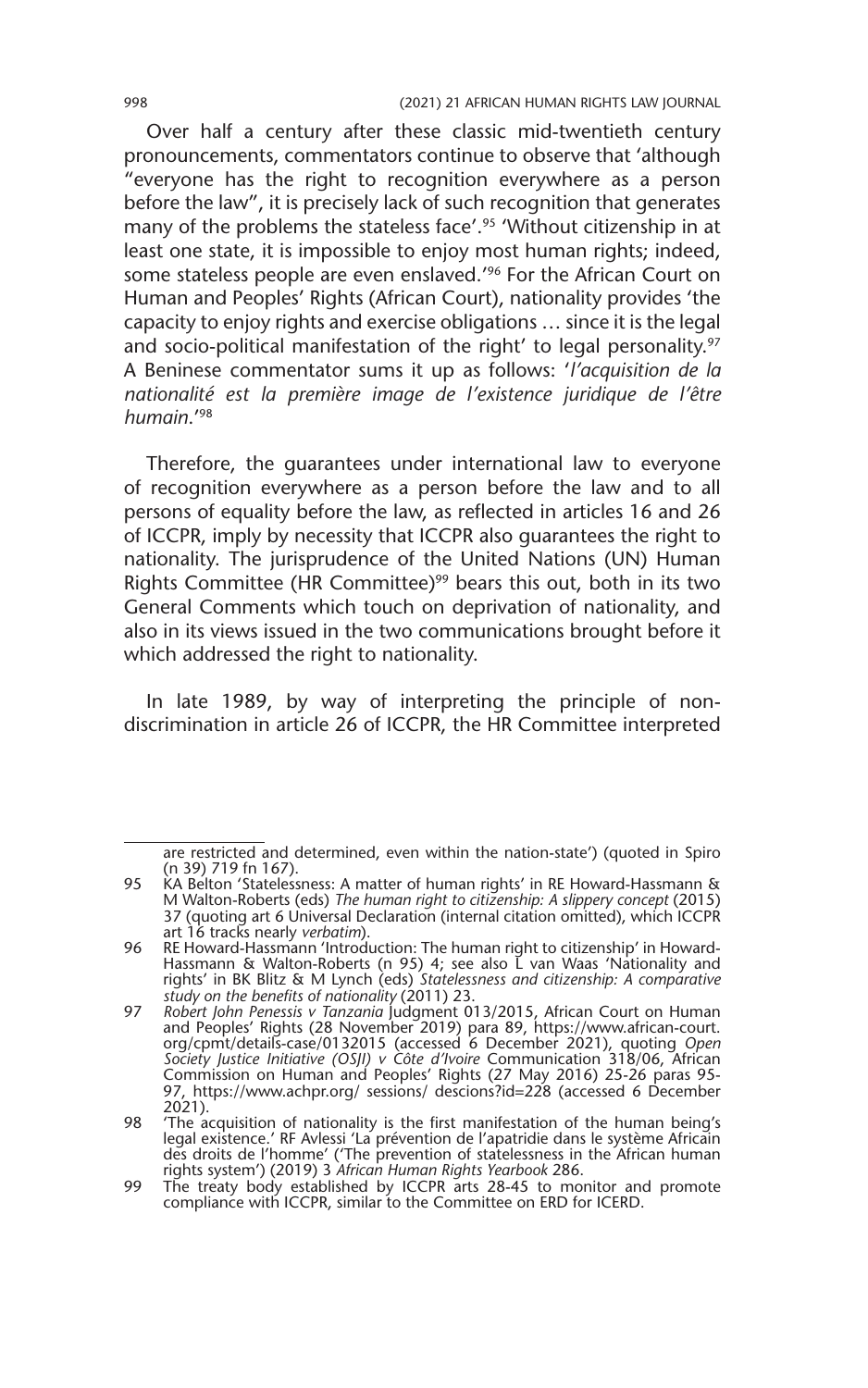ICCPR as incorporating the terms of the earlier ICERD, as noted in its General Comment on non-discrimination:100

The Covenant neither defines the term 'discrimination' nor indicates what constitutes discrimination. However, article 1 of [ICERD] provides that the term 'racial discrimination' shall mean any distinction, exclusion, restriction or preference based on race, colour, descent, or national or ethnic origin which has the purpose or effect of nullifying or impairing the recognition, enjoyment or exercise, on an equal footing, of human rights and fundamental freedoms in the political, economic, social, cultural or any other field of public life.

Moreover, article 26 of ICCPR does not limit the scope of rights protected against discrimination. Rather, 'it prohibits discrimination [as defined by ICERD] in law or in fact in any field regulated and protected by public authorities … In other words, the application of the principle of non-discrimination contained in article 26 is not limited to those rights which are provided for in the Covenant.<sup>'101</sup>

Furthermore, 'when legislation is adopted by a state party, it must comply with the requirement of article 26 that its content should not be discriminatory'.<sup>102</sup> It follows, therefore that, upon discovery of an incompatibility with the non-discriminatory requirement of article 26 of ICCPR, article 2(2) of the Covenant requires a state party to amend extant legislation in order to cure the violation. In 2004 the HR Committee made this clear:<sup>103</sup>

Article 2, paragraph 2, requires that state parties take the necessary steps to give effect to the Covenant rights in the domestic order ... Where there are inconsistencies between domestic law and the Covenant, article 2 requires that the domestic law or practice be changed to meet the standards imposed by the Covenant's substantive guarantees.

State parties also must act promptly to amend their laws after discovery of prohibited discriminatory effect. Bringing domestic law into compliance with ICCPR is not a mere goal to be achieved progressively, $104$  as in the case of economic, social or cultural rights: 'The requirement under article 2, paragraph 2, to take steps to give effect to the Covenant rights is unqualified and of immediate effect. A failure to comply with this obligation cannot be justified

<sup>100</sup> General Comment on non-discrimination, UNHR Committee General Comment 18 (10 November 1989) UN Doc HRI/GEN/1/Rev 9 (Vol I) (1989) 2 para 6.

<sup>101</sup> UNHR Committee General Comment 18 3 para 12.

<sup>102</sup> As above. 103 General Comment on the nature of the general legal obligation imposed on state parties to the Covenant, UNHR Committee General Comment 31 (26 May 2004) UN Doc CCPR/C/21/Rev 1/Add 13 (2004) 5 para 13.

<sup>104</sup> Compare with art 2(1) of the International Covenant on Economic, Social and Cultural Rights (16 December 1966) 993 UNTS 3 (ICESCR).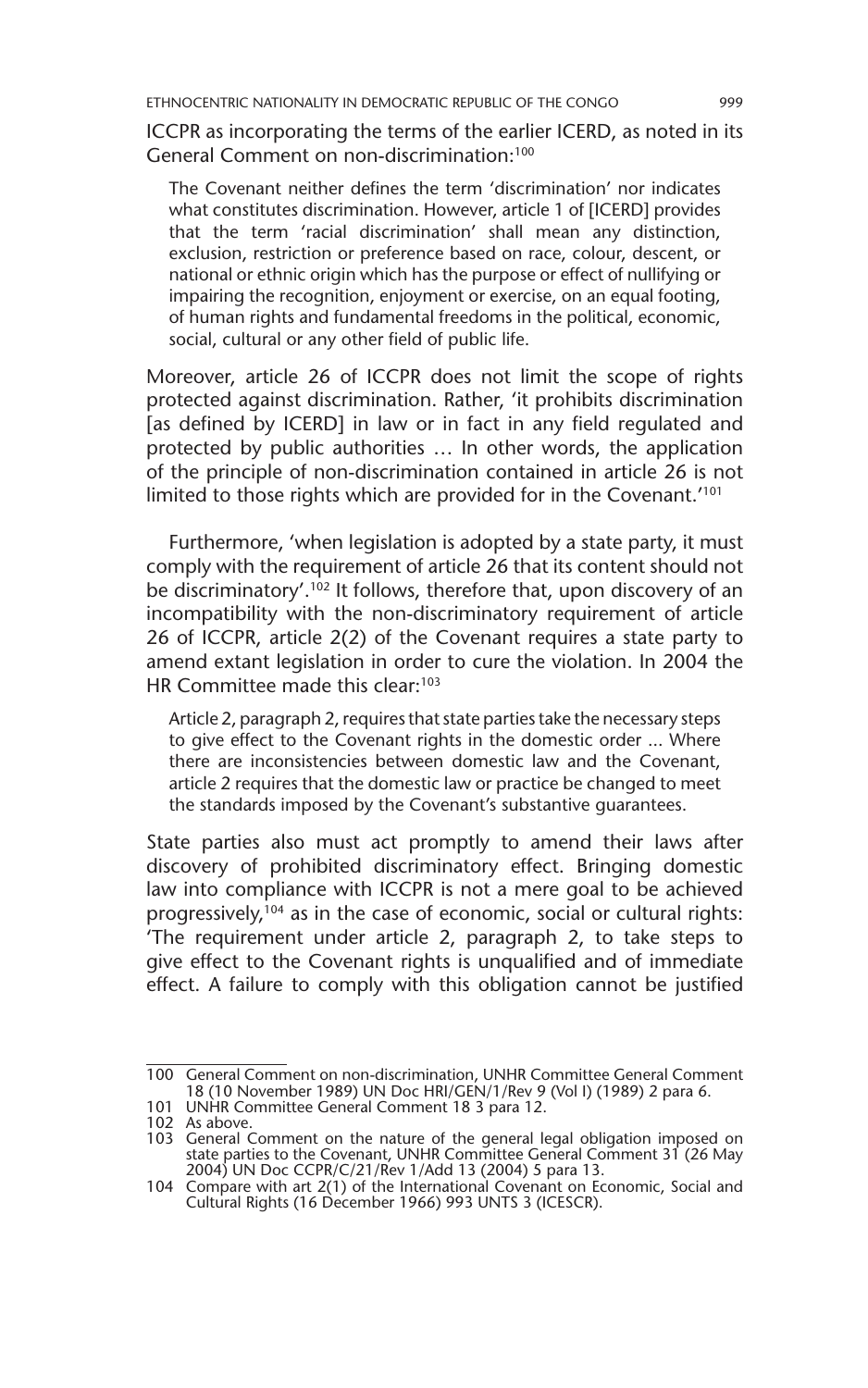by reference to political, social, cultural or economic considerations within the state.<sup>'105</sup>

In addressing the two individual communications which alleged violations of ICCPR due to a denial of citizenship,106 the HR Committee indicated – albeit indirectly – that ICCPR does encompass the right to nationality. Both cases were brought against Estonia, by persons who had served in the Soviet military during the time Estonia was part of the Soviet Union. Both communications' authors alleged unlawful discrimination on the basis of their membership in a social group – former Soviet military officers – in the application of Estonian nationality law denying them Estonian citizenship, on national security grounds. In both cases, Estonia replied that the communications were not admissible because ICCPR does not expressly mention the right to nationality.

In response to the first communication, Estonia asserted that 'the right to citizenship, much less [to] a particular citizenship, is not contained in the Covenant'.107 The HR Committee rejected Estonia's position, observing:<sup>108</sup>

The author has not advanced a free-standing right to citizenship, but rather the claim that the rejection of his citizenship on the national security grounds advanced violates his rights to non-discrimination and equality before the law. These claims fall within the scope of article 26 and are, in the Committee's view, sufficiently substantiated for purposes of admissibility.

In the second case Estonia went further, asserting 'that the communication is manifestly ill-founded' because 'the right to citizenship is neither a fundamental right nor a Covenant right'.109 The HR Committee tersely rejected this, stating that it 'does not find the state party's argument persuasive and finds that the author's claims are sufficiently substantiated, for purposes of admissibility'.110

<sup>105</sup> UNHR Committee General Comment 31 (n 103) 6 para 14.

<sup>106</sup> *Borzov v Estonia*, Communication 1136/2002, UNHR Committee (25 August 2004) UN Doc CCPR/C/81/D/1136/2002 (2004) and *Šipin v Estonia*, Communication 1423/2005 (4 August 2008) UN Doc CCPR/C/93/D/1423/2005 (2008).

<sup>107</sup> *Borzov v Estonia* (n 106) 5 para 4.6.

<sup>108</sup> *Borzov v Estonia* 9 para 6.6. On the merits, however, the HR Committee held that the national security grounds asserted by Estonia were permissible under the circumstances, and found no violation of ICCPR. *Borzov v Estonia* 9-10 paras 7.1-8.

<sup>109</sup> *Šipin v Estonia* (n 106) 5 paras 4.1 & 4.3.

<sup>110</sup> *Šipin v Estonia* 8 para 6.2. Again, however, the HR Committee decided for Estonia on the merits. *Šipin v Estonia* 9 para 8.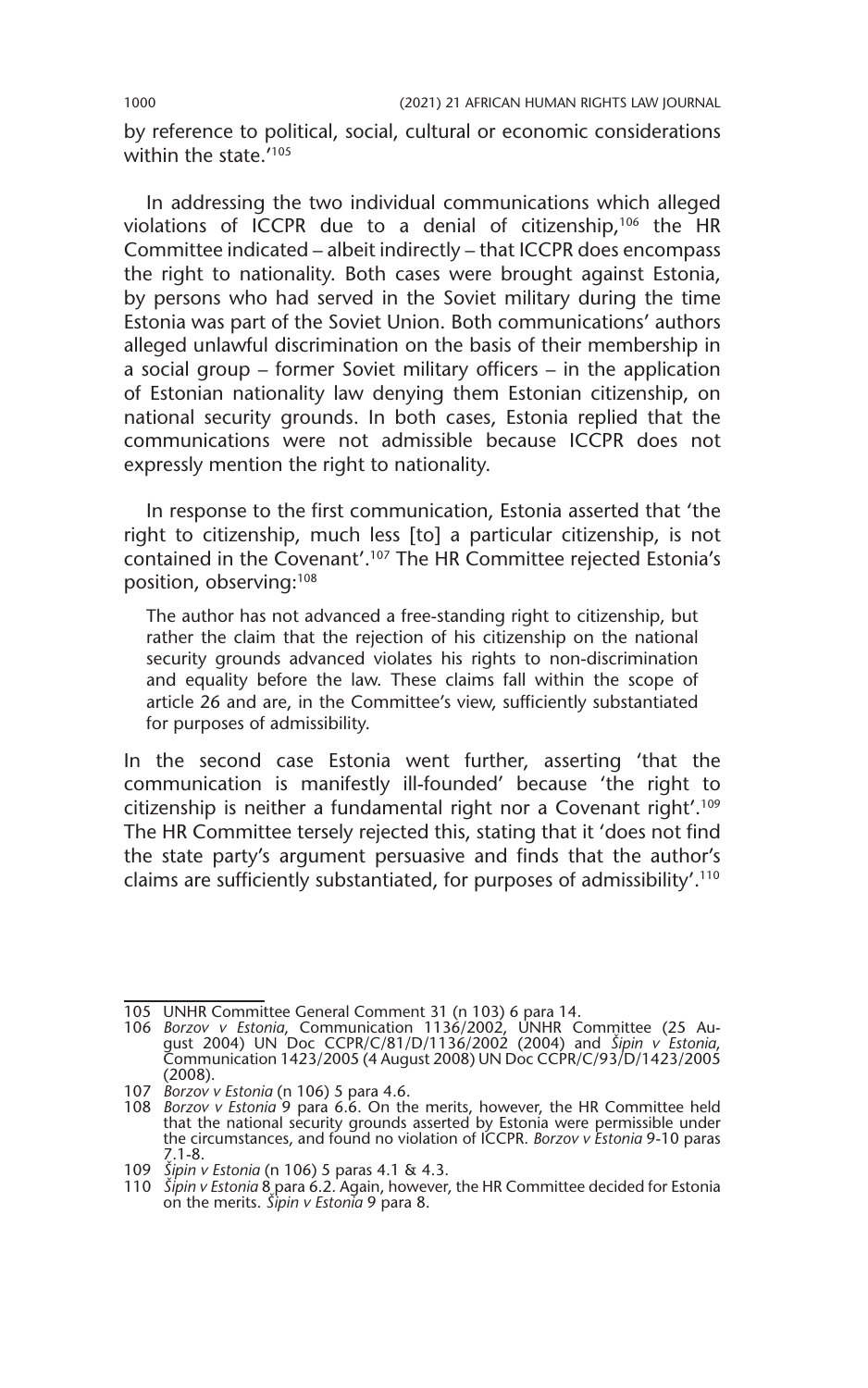ETHNOCENTRIC NATIONALITY IN DEMOCRATIC REPUBLIC OF THE CONGO 1001

Regrettably, in its views on these two communications, the HR Committee did not affirmatively state that ICCPR implicitly contains the right to nationality. Yet, the authors of those communications had not placed that question before the HR Committee. Rather, it was the respondent state party who asserted the proposition, albeit in the negative, namely, that the right to nationality *is not* contained in ICCPR. This the HR Committee squarely addressed, and firmly rejected.

In sum, articles 16 and 26 of ICCPR oblige the DRC to guarantee the right to nationality to all persons within its jurisdiction without any discrimination, including racial discrimination. ICCPR incorporates ICERD which defines 'racial discrimination' to include discrimination on the basis of ethnic origin. In the attribution of nationality under Congolese law, article 10 of the DRC Constitution and the corresponding DRC nationality law distinguish on the basis of ethnic origin, or create a preference based on ethnic origin; hence, they violate articles 16 and 26 of ICCPR. Therefore, article 2(2) of ICCPR obligates the DRC to amend, rescind or nullify article 10 of its Constitution and the corresponding nationality law, so as not to define 'nationality by origin' on the basis of or with reference to ethnic origin.

#### **2.3 African Charter on Human and Peoples' Rights**

The DRC ratified the African Charter on 28 July 1987, with effect from 28 October 1987.<sup>111</sup> As in the case of ICCPR, the African Charter does not explicitly mention the right to nationality. However, like article 16 of ICCPR, article 5 of the African Charter prescribes the right of everyone to be recognised as a person before the law.112 Yet, the Charter goes deeper, by associating the individual's right to legal status – or 'juridical personality $113$  – with human dignity itself: 'Every individual shall have the right to the respect of the dignity inherent in a human being and to the recognition of legal status.'114

Also, article 2 prohibits discrimination in the effectuation of rights, notably racial discrimination. The African Charter, however,

<sup>111</sup> African Commission Table of Ratification and Adherence 1520 UNTS 245 n 1.

<sup>112</sup> Art 5(1) African Charter. 113 *The Nubian Community in Kenya v The Republic of Kenya*, Communication 317/2006, African Commission on Human and Peoples' Rights (30 May 2016), https://www.achpr.org/sessions/descions? id=229 (accessed 6 December 2021) 28 n 47.

<sup>114</sup> Art 5(1) African Charter.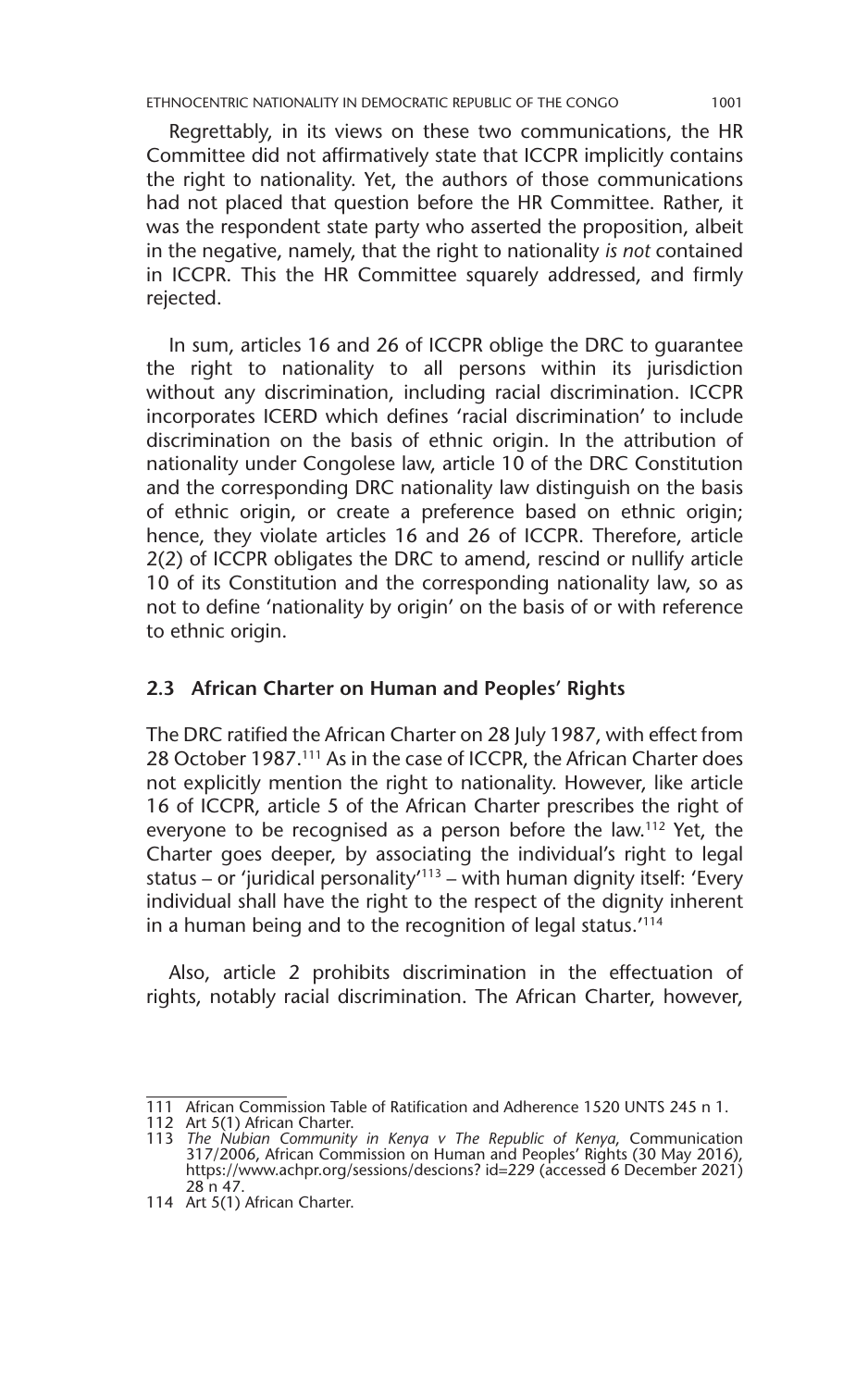unlike ICCPR, explicitly lists 'ethnic group' as a prohibited basis of discrimination, nesting it between 'race' and 'colour':115

Every individual shall be entitled to the enjoyment of the rights and freedoms recognised and guaranteed in the present Charter without distinction of any kind such as race, ethnic group, colour, sex, language, religion, political or any other opinion, national and social origin, fortune, birth or other status.

Moreover, the stated object and purpose of the African Charter includes the 'dismantling' of 'all forms of discrimination, particularly those based on race, ethnic group, colour', and so forth.<sup>116</sup>

Furthermore, the African Charter mandates that its interpreters – notably, the African Commission on Human and Peoples' Rights (African Commission) – embrace other international human rights instruments:<sup>117</sup>

The Commission shall draw inspiration from international law on human and peoples' rights, particularly from the provisions of ... the Universal Declaration of Human Rights [and] other instruments adopted by the United Nations and by African countries … as well as from the provisions of various instruments adopted within the Specialised Agencies of the United Nations of which the parties to the present Charter are members.

Also, 'to determine principles of law' which apply to it, the Charter further mandates:<sup>118</sup>

The Commission shall also take into consideration other general or special international conventions … African practices consistent with international norms on human and peoples' rights, customs generally accepted as law, general principles of law recognised by African states as well as legal precedents and doctrine.

Due to the African Charter's invoking the Universal Declaration, the African Court in late 2019 held that the African Charter encompasses the right to nationality as articulated by article 15 of the Universal Declaration, and quarantees it via article 5 of the African Charter.<sup>119</sup> The Organisation of African Unity (OAU), now the African Union (AU), had established the African Court in 1998 so as 'to complement and reinforce the functions of the African Commission' judicially,<sup>120</sup> and

<sup>115</sup> Art 2 African Charter.

<sup>116</sup> Ninth preambular paragraph African Charter.

<sup>117</sup> Art 60 African Charter. 118 Art 61 African Charter. 119 *Penessis v Tanzania* (n 97) para 168(v).

<sup>120</sup> Protocol to the African Charter on Human and Peoples' Rights on the Establishment of an African Court on Human and Peoples' Rights (9 June 1998) OAU Doc OAU/LEG/EXP/ AFCHPR/PROT (III) (1998), https://www. africancourt.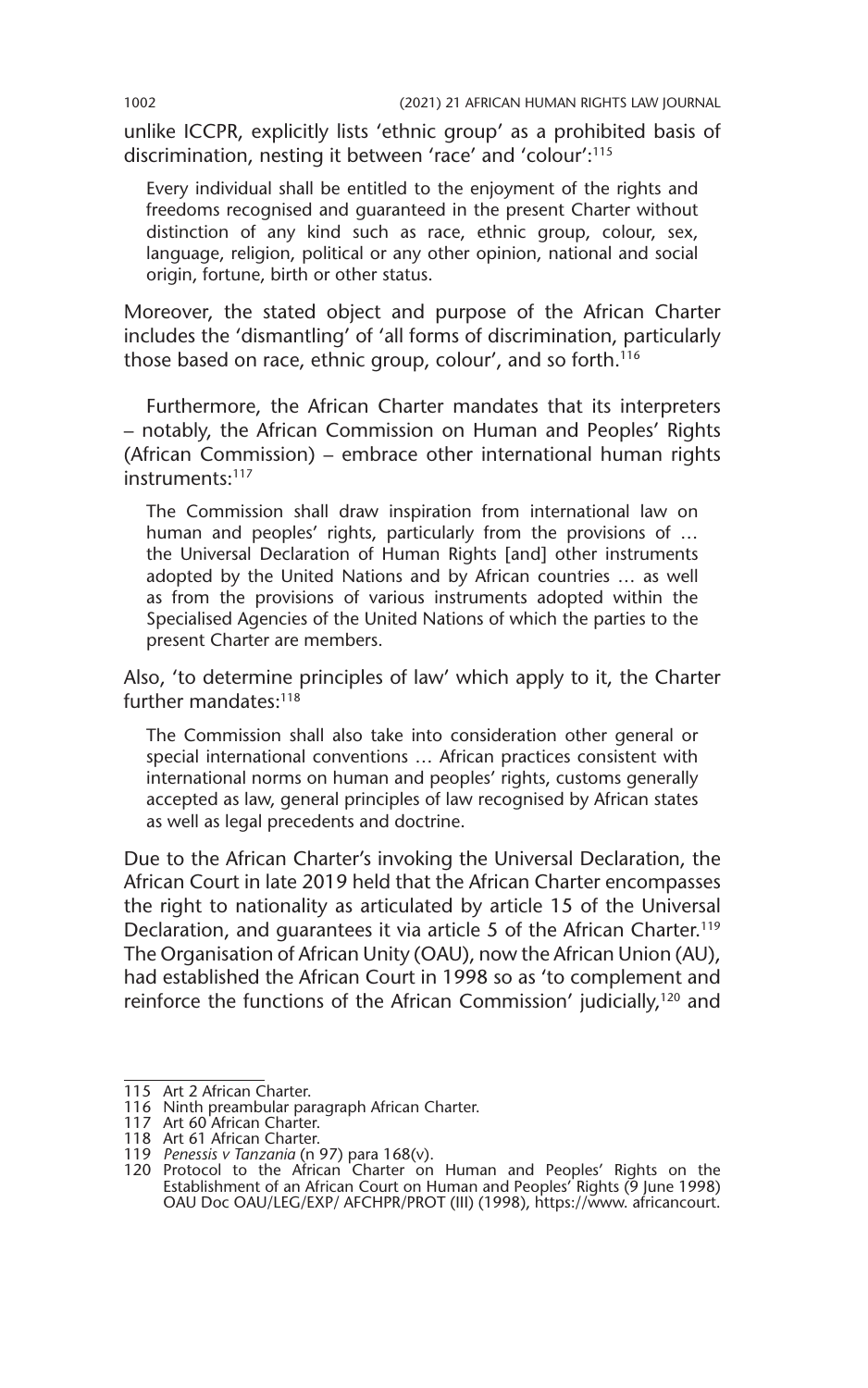to be able to render binding findings as well as recommendations.<sup>121</sup> The DRC recently recognised the African Court's authority,by ratifying the Protocol establishing the Court<sup>122</sup> on 8 December 2020.<sup>123</sup>

Regardless of whether the entire world views the Universal Declaration as having crystallised into an actionable instrument binding upon all states, the African Court 'recognise[s it] as forming part of customary international law'.<sup>124</sup> Moreover, the DRC Constitution itself, if not outright incorporating the Universal Declaration, nevertheless 'reaffirms' the Congo's 'adhesion and attachment' to it.<sup>125</sup> For the African Court – due to the status of the Universal Declaration as customary international law, and because 'everyone shall have a right to nationality' under article 15 of the Declaration – the right to nationality 'applies' as a 'binding norm'.126 This is founded, first, in 'the right to nationality' being 'a fundamental aspect of the dignity of the human person'; $127$  and, second, because 'the expression "legal status" under article 5 of the Charter encompasses the right to nationality'.128 Therefore, 'article 5 of the Charter and article 15 of the Universal Declaration of Human Rights' 'guarantee' the right to nationality.<sup>129</sup>

The African Commission, for whose work the African Court exists 'to complement and reinforce',130 had opined in 2016 that article 5 of the African Charter encompasses the right to nationality, albeit not necessarily on the basis of the Universal Declaration. Rather, for

org/en/images/Basic%20 Documents/ africancourt-humanrights.pdf (accessed 6 December 2021), eighth preambular paragraph (African Court Protocol).

<sup>121</sup> See generally F Viljoen *International human rights law in Africa* (2012) 414-420.

<sup>122</sup> African Court Protocol (n 120).

<sup>123</sup> African Court on Human and Peoples' Rights 'Press release: Democratic Republic of Congo ratifies the Protocol on the Establishment of the African Court on Human and Peoples' Rights' (11 December 2020), https://www. africancourt.org/wpafc/democratic-republic-of-congo-ratifies-the-protocol-on-theestablishment-of-the-african-court-on-human-and-peoples-rights/ (accessed 6 December 2021). However, the DRC did not make the necessary declaration under art 34(6) African Charter permitting the Court to accept complaints against it from individuals and NGOs.

<sup>124</sup> *Anudo Ochieng Anudo v Tanzania* Judgment 12/2015, African Court on Human and Peoples' Rights (22 March 2018), https://www.african-court.org/cpmt/ details-case/0122015 (accessed 6 December 2021) para 76 (citing *Case Concerning United States Diplomatic and Consular Staff in Tehran, USA v Iran* ICJ (24 May 1980) (1980) ICJ Reports 42 (Universal Declaration 'enunciates' 'fundamental principles' of international law) and *Matter of South-West Africa, Ethiopia v South Africa, Liberia v South Africa* ICJ (21 December 1962) (1962) ICJ Reports 358-360 (J Bustamente separate opinion) (the 'declaration' of an international trusteeship constitutes an 'agreement' among its parties to abide by its terms)).

<sup>125</sup> DRC Constitution 5th preambular paragraph. 126 *Penessis v Tanzania* (n 97) para 85. 127 *Penessis v Tanzania* (n 97) para 87 (expressly so holding).

<sup>128</sup> *Penessis v Tanzania* (n 97) para 89.

<sup>129</sup> *Penessis v Tanzania* (n 97) para 168(v).

<sup>130</sup> African Court Protocol 8th preambular paragraph.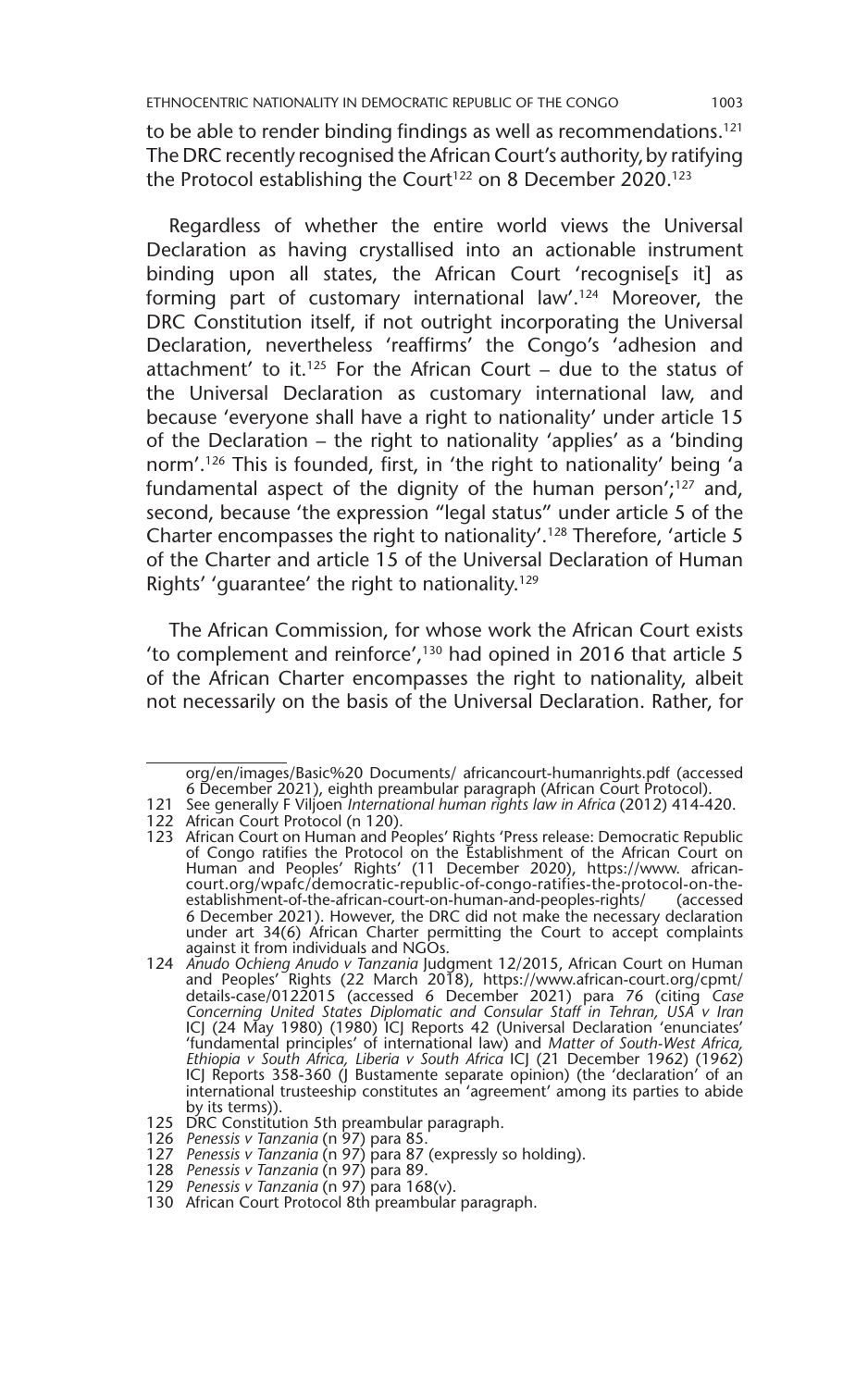the Commission it was founded on the attributes of 'legal status' invoked in article 5: that is, 'the ability of an individual to have rights and obligations', of which nationality is 'a basic component' because 'it is the legal and socio-political manifestation' of legal status.<sup>131</sup> The year prior, the African Commission had 'agreed with the position espoused' by the Inter-American Court of Human Rights, 'that nationality (or citizenship) is a prerequisite for recognition of juridical personality',<sup>132</sup> and that, therefore, 'a claim to citizenship or nationality as a legal status is protected under article 5 of [the African Charter]'.133

The question originally came to the African Commission's attention through complaints of arbitrary denial of nationality, mass expulsions of non-nationals, and resulting statelessness, which the Commission viewed through the lens of human dignity: 'forcing people to live as stateless persons … constitutes a violation of the dignity of a human being, thereby violating article 5 of the Charter'.<sup>134</sup> After over a decade of addressing such cases, particularly those involving women and children, and lobbying by African national human rights institutions and international organisations, the African Commission organised a series of debates and conferences, culminating in 2013 with adoption of its Resolution 234 on the right to nationality.<sup>135</sup> Thereby, the Commission

express[ed] its deep concern at the arbitrary denial or deprivation of the nationality of persons or groups of persons by African states, especially as a result of discrimination on grounds of race, ethnic group, colour, sex, language, religion, political or any other opinion, national and social origin, fortune, birth or other status<sup>136</sup>

and declared itself to be 'convinced that it is in the general interest of the people of Africa for all African states to recognise, guarantee and facilitate the right to nationality of every person on the continent and to ensure that no one is exposed to statelessness'.<sup>137</sup> It therefore

<sup>131</sup> *OSJI v Côte d'Ivoire* (n 97) paras 96-97.

<sup>132</sup> *Nubian Community v Kenya* (n 113) para 139 (citing *Case of the Yean and Bosico Children v Dominican Republic* IACHR (8 September 2005) Ser C/ Doc 130 para 178).

<sup>133</sup> *Nubian Community v Kenya* (n 113) para 140.

<sup>134</sup> *Amnesty International v Zambia* (2000) AHRLR 325 (ACHPR 1999) para 58.

<sup>135</sup> See African Commission on Human and Peoples' Rights 'The right to nationality in Africa: Study undertaken by the Special Rapporteur on the Rights of Refugees, Asylum Seekers and Internally Displaced Persons, pursuant to Res 234 of April 2013 and approved by the Commission at its 55th Ordinary Session, May 2014' (2015), https://www.achpr.org/ legalinstruments/detail?id=52 (accessed 6 December 2021).

<sup>136</sup> Resolution on the right to nationality, Resolution 234, African Commission on Human and Peoples' Rights (23 April 2013) para 7, https://www. achpr.org/ sessions/resolutions?id=260 (accessed 6 December 2021) (African Commission Resolution 234).

<sup>137</sup> African Commission Resolution 234 (n 136) para 9.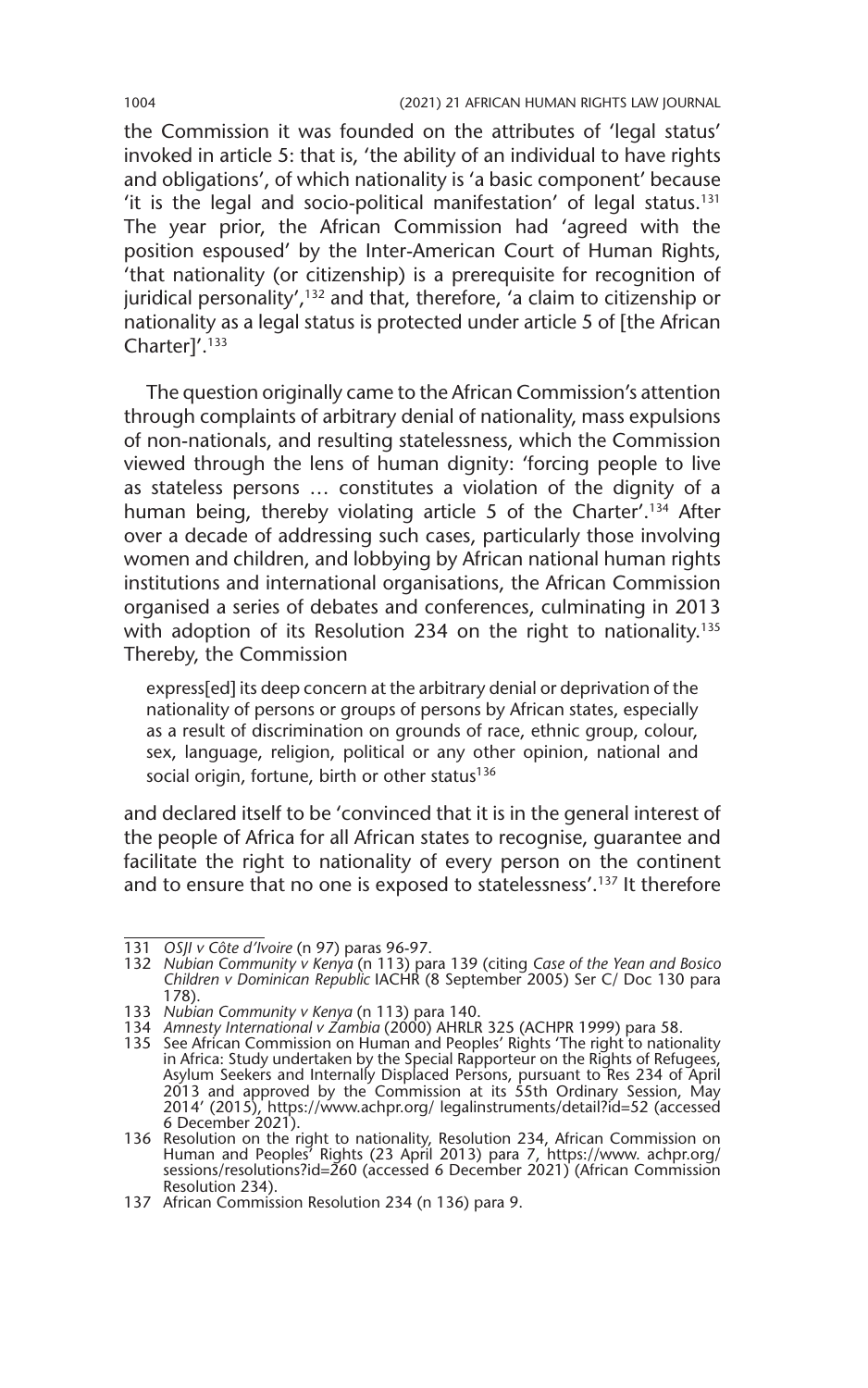'call[ed] upon African states to refrain from taking discriminatory nationality measures and to repeal laws which deny or deprive persons of their nationality on ground of race, ethnic group, colour,  $[etc]'.<sup>138</sup>$ 

However, in terms of an actionable right for all – men, women, and children alike – the Commission alluded to a pre-existing general right to nationality, by 'recalling' article 15 of the Universal Declaration, and 'noting the provisions of other human rights treaties relating to nationality, including article  $5(d)(iii)$  of  $[ICERD]'^{139}$  and then '[reaffirm[ed] that the right to nationality of every human person is a fundamental human right implied within the provisions of article 5 of the African Charter on Human and Peoples' Rights and essential to the enjoyment of other fundamental rights and freedoms under the Charter'.140

The African Commission's next opportunity to address nationality as a right came in 2015, when it citied the Resolution in a communication, $141$  and in 2016 it 'confirmed this position by reaffirming' the Resolution in another communication.<sup>142</sup>

The facts behind the latter communication, *Open Society Justice Initiative v Côte d'Ivoire*, are particularly salient to the cause of the Banyamulenge. The case was brought by a non-governmental organisation (NGO) on behalf of the Dioula people, a distinct ethnic group that had migrated from present-day Mali, south into presentday Côte d'Ivoire, several centuries ago, but who still bear the brunt of being labelled 'foreign'.143 Ivorian nationality law grants Ivorian citizenship at birth to those 'of Ivorian origin', without defining what constitutes 'Ivorian origin'.144 Politicians exploit this ambiguity to claim that the Dioula are not 'of Ivorian origin', and successive regimes have taken advantage of the vague law on nationality to pursue a discriminatory policy against the Dioula, leading to continuous civil strife and war.<sup>145</sup> The African Commission condemned the ambiguous Ivorian law as violative of articles 2 and 5 of the African Charter.146 In contrast, the DRC Constitution, unlike Côte d'Ivoire's nationality law,

<sup>138</sup> African Commission Resolution 234 para 11.

<sup>139</sup> African Commission Resolution 234 para 5.

<sup>140</sup> African Commission Resolution 234 para 10.

<sup>141</sup> *Nubian Community v Kenya* (n 113) para 140 n 52.

<sup>142</sup> *OSJI v Côte d'Ivoire* (n 97) para 97.

<sup>143</sup> See generally Minority Rights Group International 'Côte d'Ivoire: Manding (Dioula)' *MinorityRights.org*, https://minorityrights.org/minorities/manding-dioula/ (accessed 6 February 2021).

<sup>144</sup> *OSJI v Côte d'Ivoire* (n 97) para 54.

<sup>145</sup> *OSJI v Côte d'Ivoire* (n 97) paras 53-61.

<sup>146</sup> *OSJI v Côte d'Ivoire* (n 97) para 207(ii).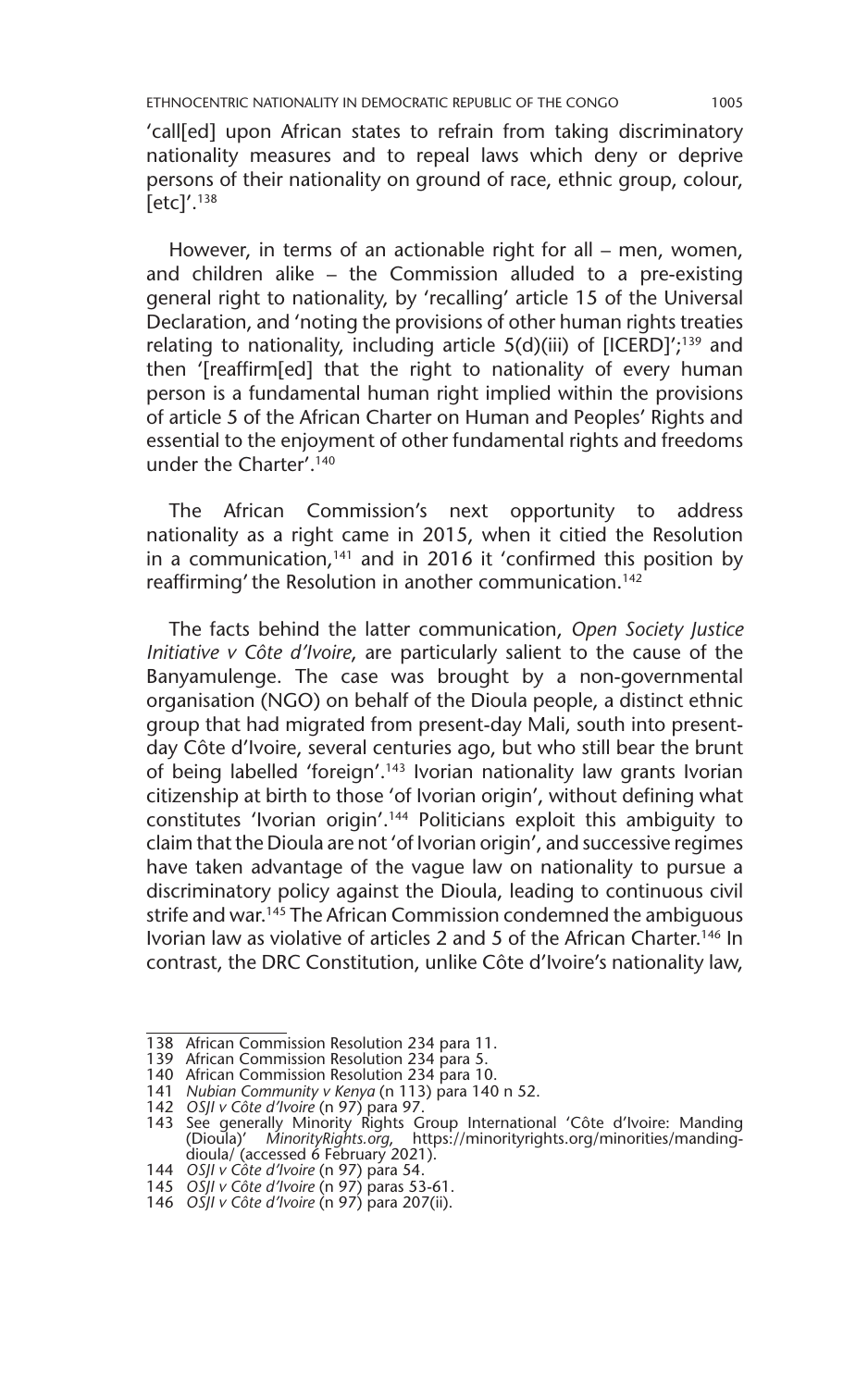indeed does define 'Congolese origin'. Unfortunately, it does so on the basis of membership in an ethnic group – a distinction expressly prohibited by article 2 of the African Charter. A definition of 'origin' may be needed, but not one that perpetuates tribalism.

Therefore, in the terms of article 2 of the African Charter, to make 'any kind' of 'distinction' on the basis of 'ethnic group' in the 'enjoyment of' the right to nationality – a right 'guaranteed in [African Charter]' article  $5^{147}$  – violates the Charter.<sup>148</sup> Because article 10 of the DRC Constitution and the corresponding nationality law plainly distinguish on the basis of ethnic group in the attribution of nationality by origin, they patently violate article 2 of the African Charter. It follows, therefore, that article 1 of the African Charter obliges the DRC to rectify its Constitution and nationality law, insofar as the DRC, by ratifying the African Charter, pledged to 'undertake to adopt legislative or other measures to give effect to' 'the rights, duties and freedoms enshrined in' the Charter.<sup>149</sup>

### **3 DRC's monism renders these violations actionable**

Finally, the tie of citizenship to ethnic group reflected in article 10 of the DRC Constitution and its corresponding legislation runs counter to Congolese law itself. This is because the DRC Constitution expressly incorporates 'duly ratified treaties' into Congolese law,150 and assigns to them 'an authority superior to that of [domestic] laws'.151 Hence, the violation of an international instrument to which the DRC is party – such as ICERD, ICCPR and the African Charter – constitutes a violation of Congolese municipal law. Moreover, treaty provisions attain domestic force of law 'as of their publication', and Congolese courts may apply them directly, without a need for implementing legislation.<sup>152</sup>

This is contrary to most common law jurisdictions, derived from Anglo-Saxon legal tradition, which take a 'dualist' approach to international and domestic law: viewing each as a separate legal system, and requiring explicit domestication of treaty provisions through implementing legislation before domestic courts may

<sup>147</sup> Both by its consecration of juridical personality (human dignity plus legal status) and also via the Universal Declaration and other international instruments, notably ICERD and ICCPR.

<sup>148</sup> Art 2 African Charter (tracking the article's language). 149 Art 1 African Charter.

<sup>150</sup> Art 153(4) DRC Constitution.

<sup>151</sup> Art 215 DRC Constitution.

<sup>152</sup> As above.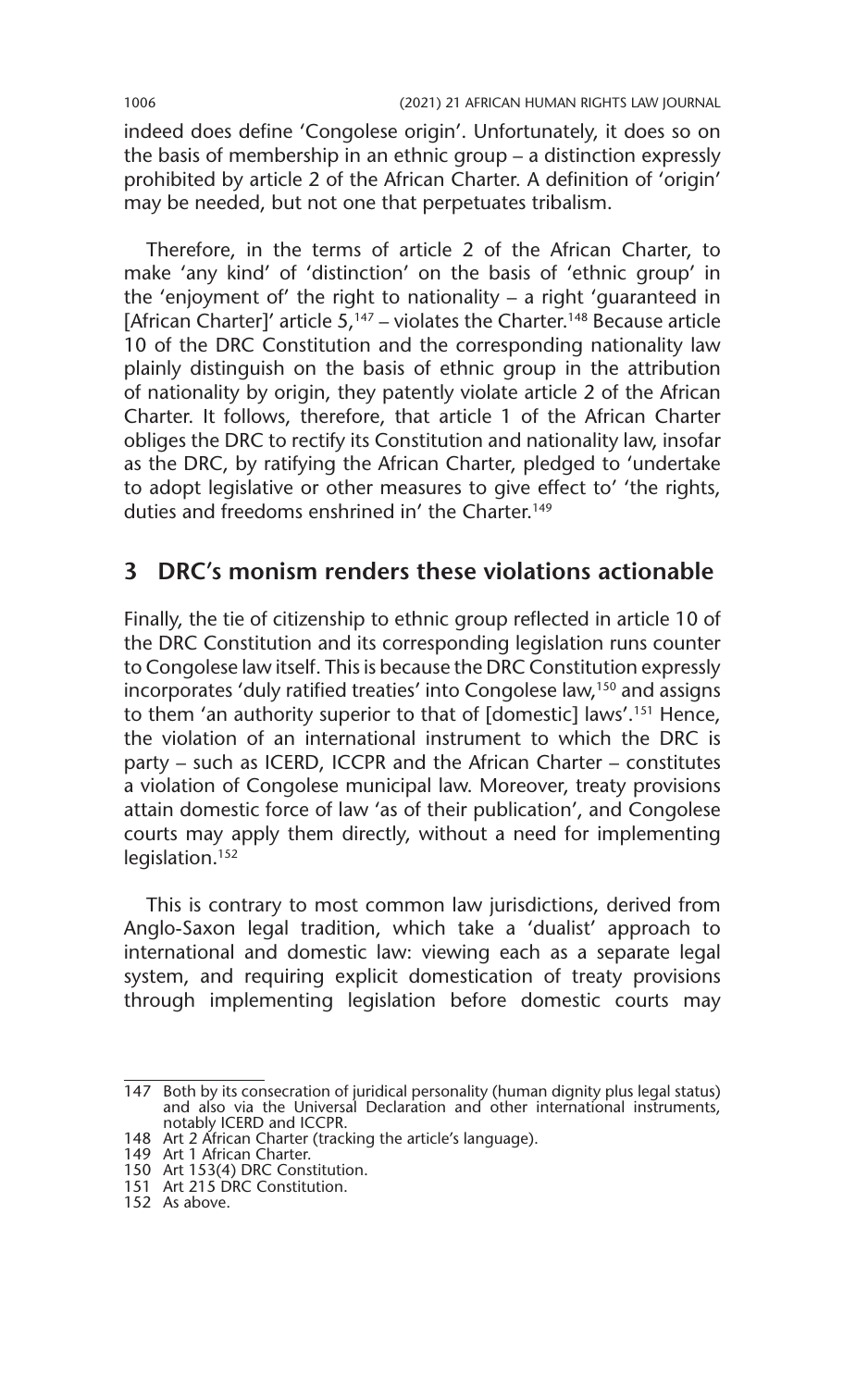apply them.153 Yet, the Congolese legal system is heavily derived from that of Belgium and other civil law jurisdictions. Hence the DRC Constitution, by directing Congolese judges to apply treaties and international agreements,<sup>154</sup> reflects a 'monist' theory, where international and domestic law are integrated into one system, and in which international law has pride of place.<sup>155</sup>

Some criticise such internationalist monism as being unrealistic and inconsistent in practice, particularly on the African continent.<sup>156</sup> This is due to the inevitable conflict between national interests and international obligations in a world order where national sovereignty is sacrosanct.<sup>157</sup> However, the DRC has achieved success in following the monist approach, as seen in recent years through its courts having directly applied the substantive provisions of the Statute of the International Criminal Court (Rome Statute) many years before the DRC National Assembly enacted legislation domesticating the Rome Statute.158

True to the monist approach, the DRC Constitution states that 'if the Constitutional Court … declares that a treaty or international agreement contains a clause contrary to the Constitution, [its] ratification or accession may only occur after revision to the Constitution'.159 This reflects the prime monist principle, namely, that treaty law has 'an authority superior to that of' national law,<sup>160</sup> and that even the national Constitution must bend to it. Granted, this provision speaks in a context of *pre*-ratification or accession. Yet, a fact of non-conformity is the same regardless of which came first, the treaty or the national Constitution.<sup>161</sup> Monism militates for the correction of the domestic law whenever non-conformity with the international is revealed.162 This should be particularly true when the

<sup>153</sup> See generally DL Sloss 'Domestic application of treaties' in DB Hollis (ed) *The Oxford guide to treaties* (2020) 358.

<sup>154</sup> Art 153(4) DRC Constitution.

<sup>155</sup> See generally Cassese (n 24) 215.

<sup>156</sup> See generally Viljoen (n 121) 518.

<sup>157</sup> See Cassese (n 24) 213-237.

<sup>158</sup> See JB Mbokani *Congolese jurisprudence under international law: An analysis of Congolese military court decisions applying the Rome Statute* (trans 2017) (2016). 159 Art 216 DRC Constitution.

<sup>160</sup> Art 215 DRC Constitution. Arts 215 and 216 are modelled upon the French Constitution of 1958. Viljoen (n 121) 518 fn 6.

<sup>161</sup> Art 10 of the 2006 Constitution is substantially the same as art 10 of the DRC's first Constitution, adopted in 1964. See 'Constitution de la République Démocratique du Congo du 1er août 1964' (1 August 1964) 5 *Moniteur Congolais* 3, https:// mjp.univ-perp.fr/constit/cd1964.htm (accessed 26 November 2020). Therefore,<br>the provision arguably pre-dates ICERD, ICCPR and the African Charter, if indeed<br>the temporal sequence of national and international provisions is

<sup>162</sup> Cassese (n 24) 216 ('it follows that international values override national ones and that state officials must always strive to achieve the objectives set by international rules').